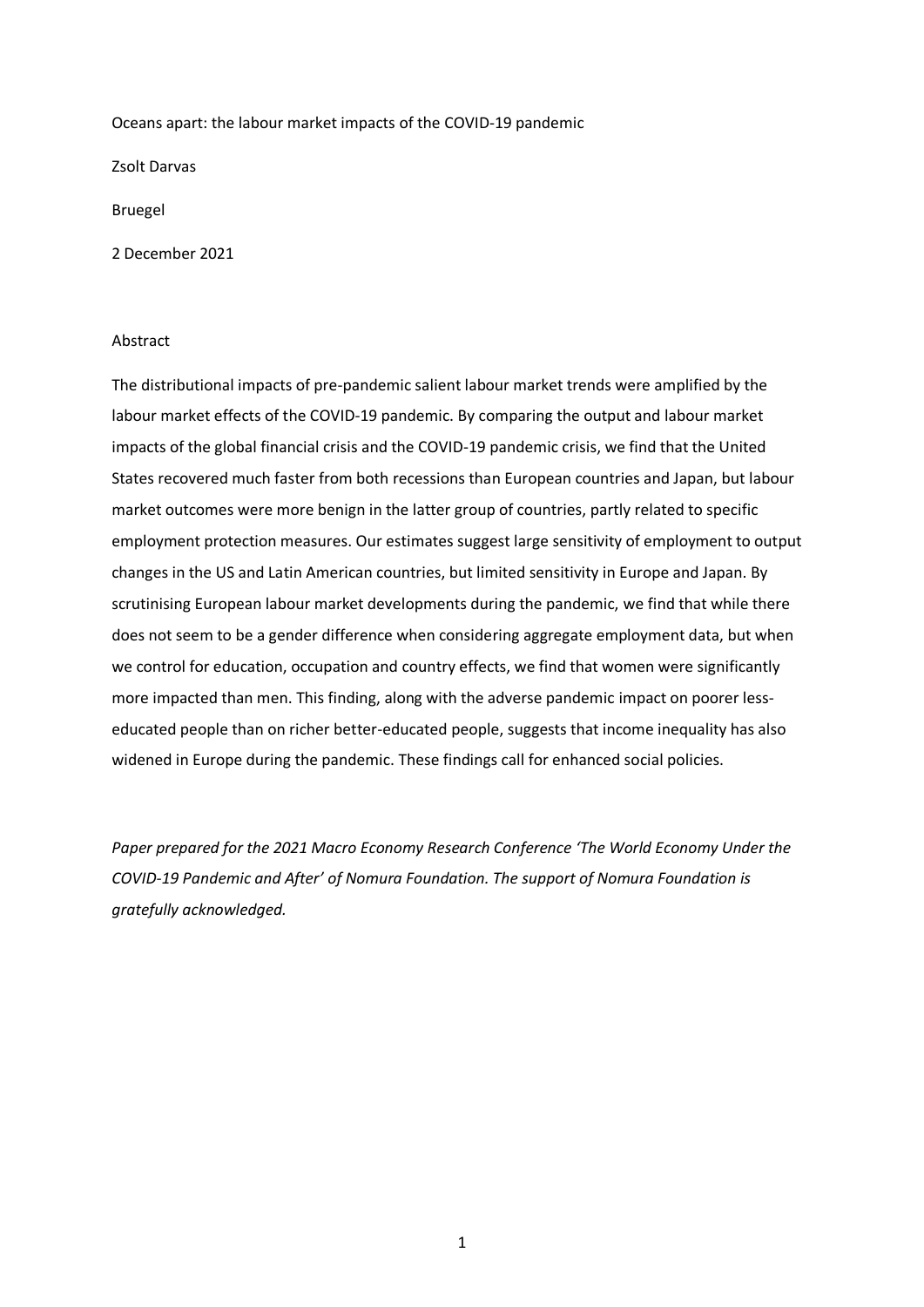#### **1. Introduction**

Labour markets were subject to profound changes due to globalization, technological, demographic and environmental changes even before the pandemic. For example, globalization and the expansion of global value chains resulted in outsourcing of manufacturing production and the provision of various services, with profound implications for the labour market of both source and host countries. Technological changes, including automation, first concerned manual and cognitive tasks requiring routine skills, but a second wave of automation was already underway in which artificial intelligence (AI) and intelligent robots are more and more capable of carrying out nonroutinised tasks, including jobs with high skill levels (Brynjolfsson and Mitchell, 2017).

Meanwhile, the same forces that potentially eliminate some existing jobs, also create new jobs, and can fundamentally transform other existing jobs. For example, Gregory *et al* (2021) conclude that routine-replacing technologies destroyed 9 million jobs in Europe in 1999-2010, but created about 14-19 million jobs over the same period. The new jobs resulted from lower product prices, which improve regions' terms of trade, raising their tradable output and employment, as well as from growing local incomes and positive demand spillovers to the non-tradable sector. Furthermore, they show that employment would have grown substantially more had firm mark-ups not increased, in line with the argument and evidence put forward by Autor *et al* (2020). Autor *et al* (2020) analyse the rise in "superstar firms", which typically show lower labour shares of value-added, operate in industries with higher market concentration and drive an increase in firms and sectors markups.

The COVID-19 pandemic shocked labour markets. Social distancing and lockdown measures disadvantaged occupations and tasks which cannot be done remotely, while teleworkableoccupations suffered less. Meanwhile, the economic shock that resulted from the pandemic has forced firms to become more efficient. Maqui and Morris (2020) showed that 75 percent of firms surveyed agreed that the pandemic had helped make their business more efficient and resilient. Nine out 10 firms had sped up the adoption of digital technology and automation.

The pandemic also resulted in structural shifts within the economy, whereby sectors requiring close contact suffered more, while the information and communication sector has boomed. Beyond shortterm losses, some sectors might face permanent losses as well once the pandemic is over. For example, teleworking might become more widespread compared to the pre-pandemic era, reducing the demand for office space and all sectors supporting offices. Business travel might be reduced compared to the pre-pandemic level in favour of tele-meetings, reducing the demand for travel, accommodation and supporting industries.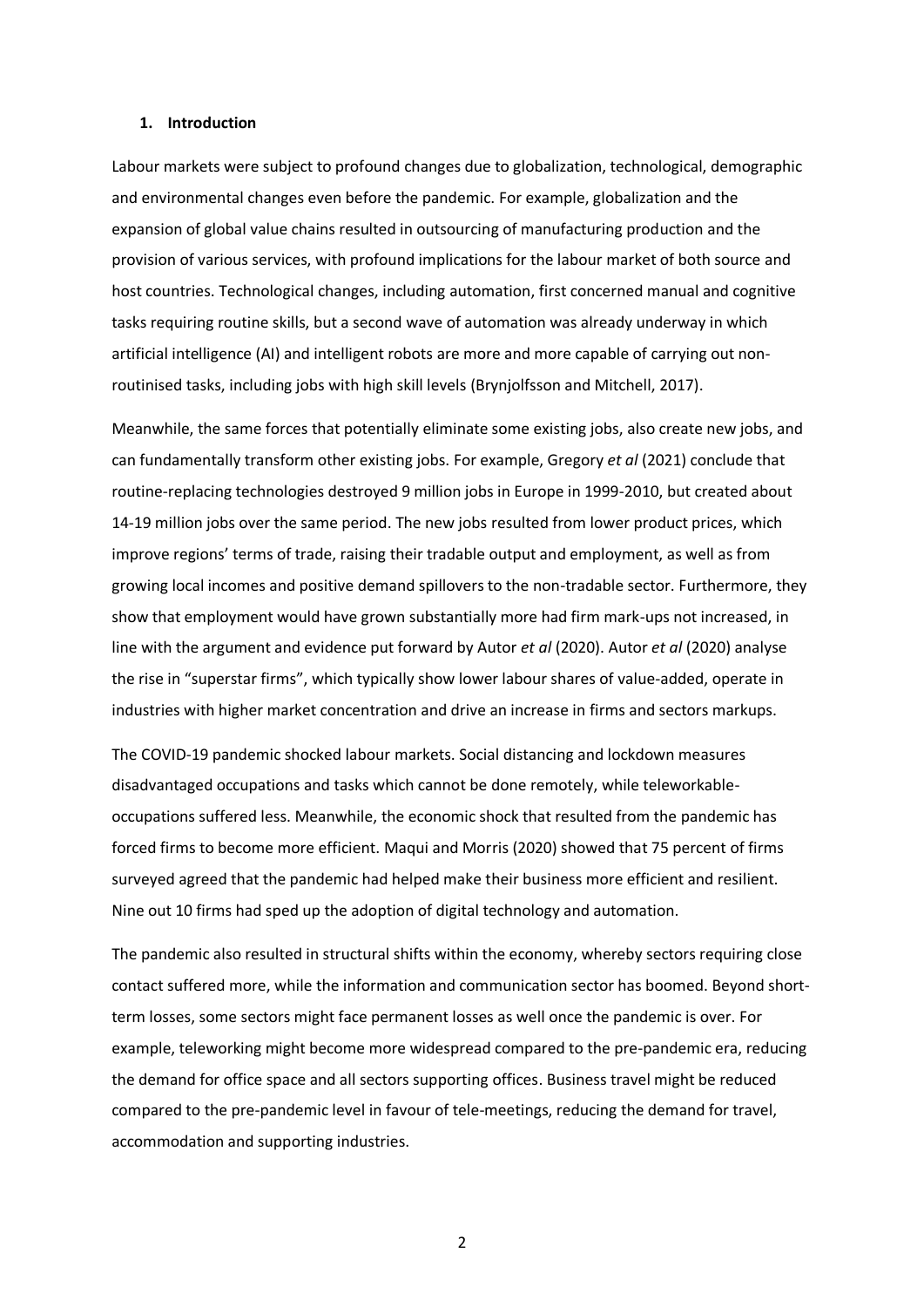The extraordinary public health and economic shock-induced extraordinary policy support measures by governments, including specific measures for the labour market. However, while in European countries the labour market measures supported employment via various short-time work schemes, in the US the focus was on the generosity of unemployment benefit systems and lump-sum payments for all individuals below a certain income threshold. As a consequence, employment was hit harder in the US than in the EU, Japan and the UK, as this paper demonstrates.

Both the longer-term structural changes of the labour market, and the pandemic-induced labourmarket shock, have generally impacted income inequality adversely, despite government interventions. From a survey of about 90 papers published in 2020-2021 on various aspects of inequality, Stantcheva (2021) concluded that COVID-19 has exacerbated existing inequalities across income groups, sectors, regions, gender, and between children from different backgrounds. Almeida *et al* (2020) showed that in the absence of a policy response, disposable income inequality would have increased more.

A number of reasons suggest that the COVID-19 recession increased inequalities sharper than earlier recessions (Darvas, 2021). First, there is adverse feedback via health. Compared to richer people, poorer people suffer more from worse health conditions and live in smaller dwellings in more densely populated areas, where self-isolation and respecting social distancing rules is more difficult and thus, they are more vulnerable to the pandemic. Second, poor people are less in a position to telework and there is evidence showing that this was a major factor in job losses (Dey *et al*, 2020). Third, the 2020 recession harshly hit sectors dominated by low-income workers, such as restaurants and bars, travel and transportation, entertainment, hairdressers, retail stores. Thus, the pandemic has likely widened inequalities within countries.

Against this background, this paper first compares the overall labour market impacts of the two recent major economic crises, the global financial crisis and the COVID-19 pandemic crisis, focusing on four major advanced economies: the EU, Japan, the United Kingdom and the United States. The United States has recovered the fastest from both recessions, but labour market outcomes were more benign in the other three main economies. While the US labour market has always been characterised by greater flexibility and fluctuations than European economies, we argue that specific labour market measures adopted in response to the COVID-19 pandemic dampened the adverse impacts in Europe and Japan, but not in the US. In order to offer a global perspective, we study the sensitivity of employment to fluctuations in output in several advanced and emerging countries and find that the EU, UK and Japan are characterised by low sensitivity, while the US, Canada and several Latin-American countries are characterised by a high level of sensitivity. In the concluding section of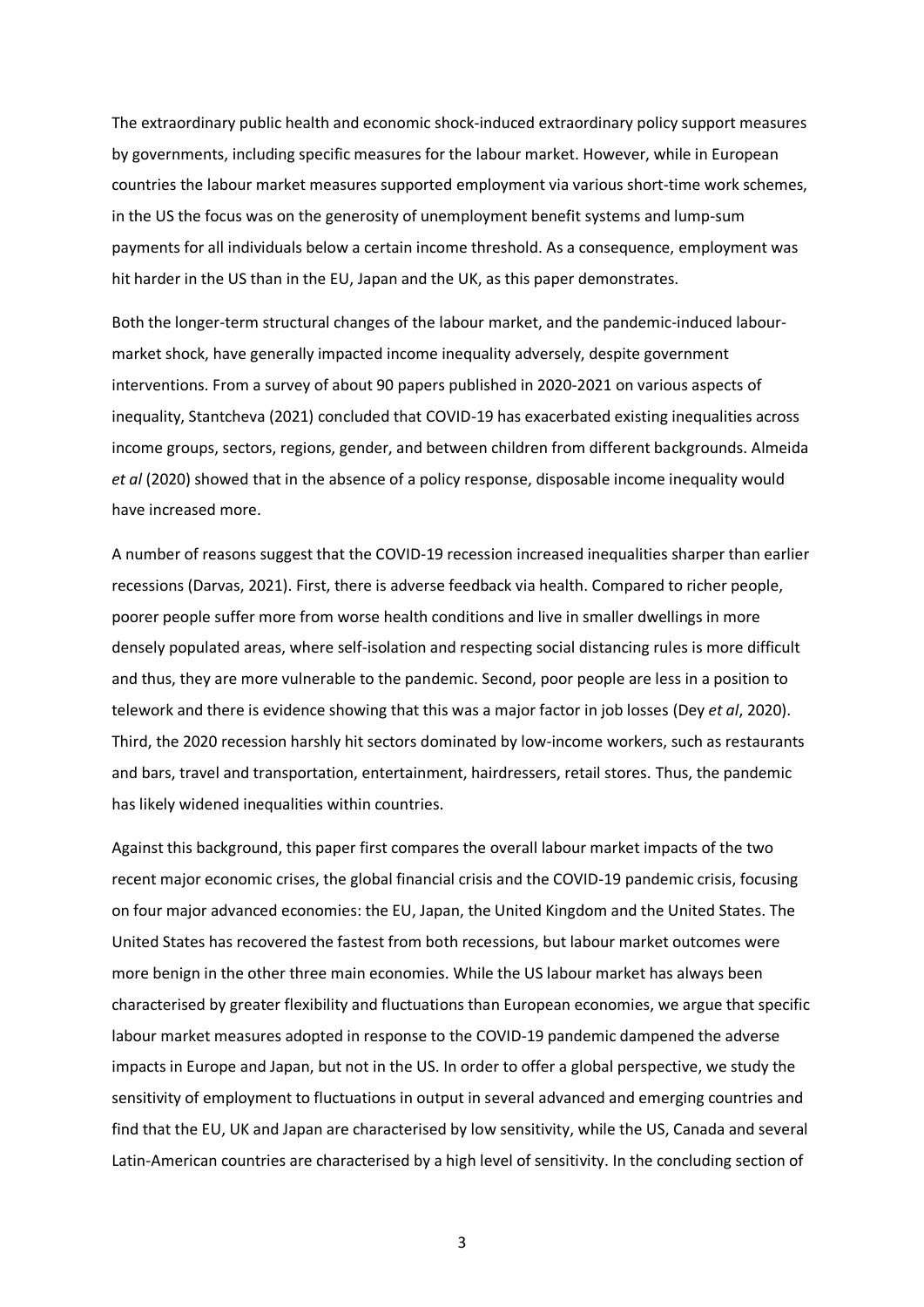this paper, we relate these differences to overall social policies as also reflected in income inequality indicators.

The second goal of this paper is to scrutinise the drivers of labour market changes in the European Union during the pandemic by using a rich dataset. Aggregate indicators might mask important patterns due to compositional changes. We find that while there does not seem to be a gender gap in European employment response to the pandemic when considering aggregate employment data, but when we control for education, occupation and country effects, we find that women were significantly more impacted than men.

The final section of the paper offers some concluding remarks.

## **2. Two crises – alternative outcomes**

The global economy was hit by two once-in-a-lifetime crises: the global financial crisis which began on US financial markets in summer 2007 and intensified after the collapse of Lehman Brothers in September 2008, and the economic crises resulted from the COVID-19 pandemic, which has sunk the global economy in 2020. The two crises played out differently.

Economic contraction was speedy after the collapse of Lehman Brothers in 2008, but not as sharp as in 2020 when widespread lockdown measures resulted in more than 10% output drops in several countries in the second quarter of 2020 [\(Figure 1\)](#page-4-0). A partial rebound was also rapid in the subsequent quarter. The drop in employment was also faster in 2020 than in 2008 in the EU, Japan and the United States.

The US economy recovered the fastest from both crises among the four economies displayed in [Figure 1.](#page-4-0) The volume of US GDP reached its pre-crisis level in 2010Q4 after the global financial crisis, while the UK recovered by 2013Q1, Japan by 2013Q3 and the EU only by 2014Q4. In the EU, a second-dip recession caused by a combined sovereign debt, banking and balance of payments crises of several member states in 2012 prolonged economic troubles. Recovery was also the fastest in the US after the pandemic recession with GDP exceeding its pre-pandemic level already in 2021Q2. In contrast, the other three main economies have not yet reached their pre-pandemic level of income by 2021Q3, the most recent available data at the time of writing.

After the global financial crisis, the recovery of employment took much more time than the recovery of output in three main advanced economic areas, with the exception of the United Kingdom. US employment recovered to its pre-pandemic level only by 2014Q3, almost four years later than the recovery of output. In Japan, employment recovery lagged output recovery by three years (by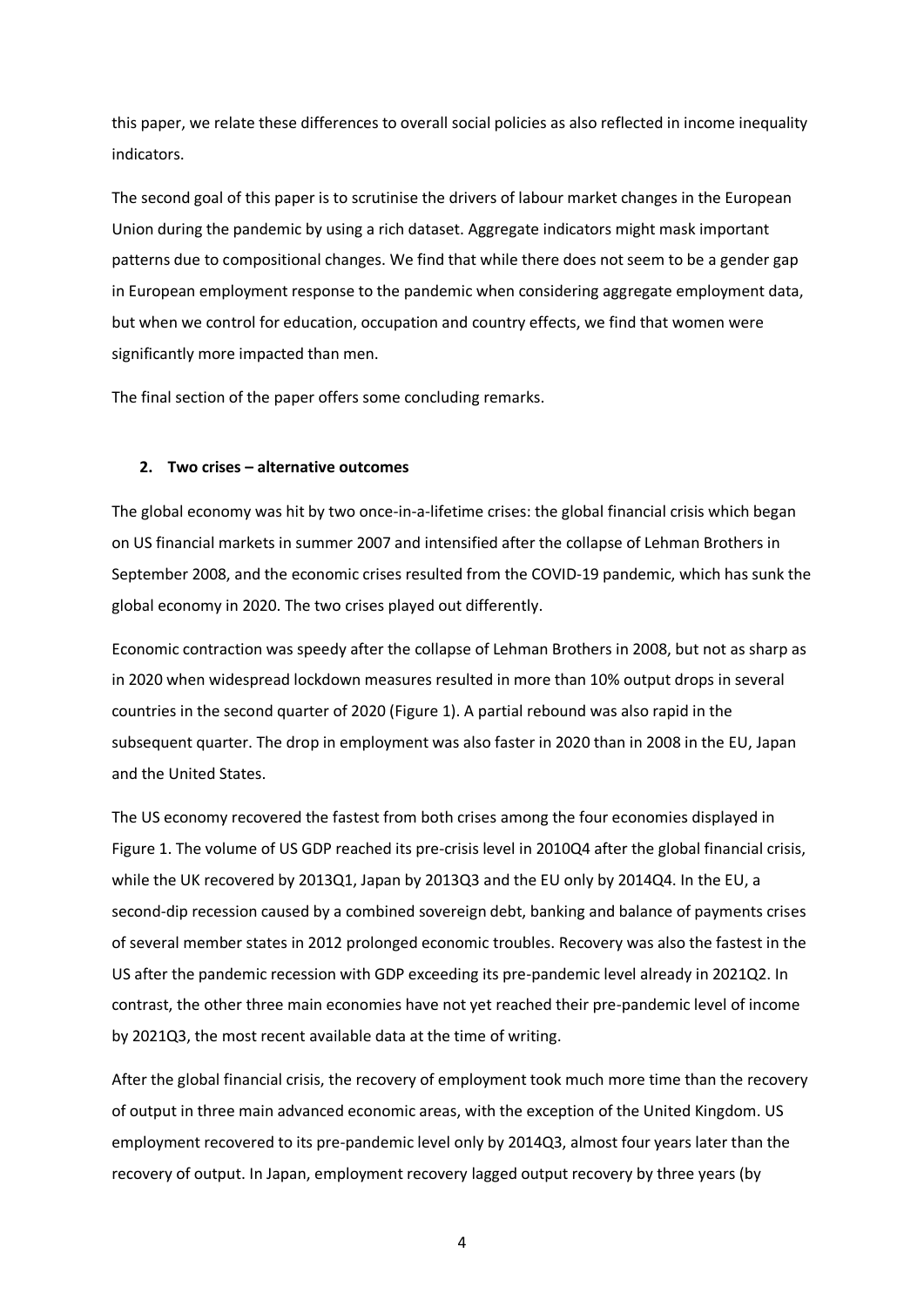2016Q2), while in the EU by two years (by 2016Q4). These tendencies indicate that economic recessions can result in lasting social hardship. The exception was the UK, where employment recovered to its pre-crisis peak half a year earlier (by 2012Q3) than output.

In contrast, employment developments were more benign in the pandemic recession than in the aftermath of the global financial crisis – except in the United States. In the EU, Japan and the United Kingdom, employment fell much less than output and it was closer to its pre-pandemic peak in 2021Q2/2021Q3 than output. In contrast, the percent decline in employment was larger than the percent decline in output in the United States in the pandemic recession of 2020, and the recovery of employment is slower than the recovery of output. While US GDP exceeded its pre-pandemic peak by 1.4% in 2021Q3, employment was 2.7% lower. Thus, the recovery from the pandemic recession has similarities to the recovery from the global financial crisis-induced recession in the United States, but it's rather different in the EU and Japan.













# <span id="page-4-0"></span>**Figure 1: GDP and employment developments in major advanced economies, 2005Q1=100**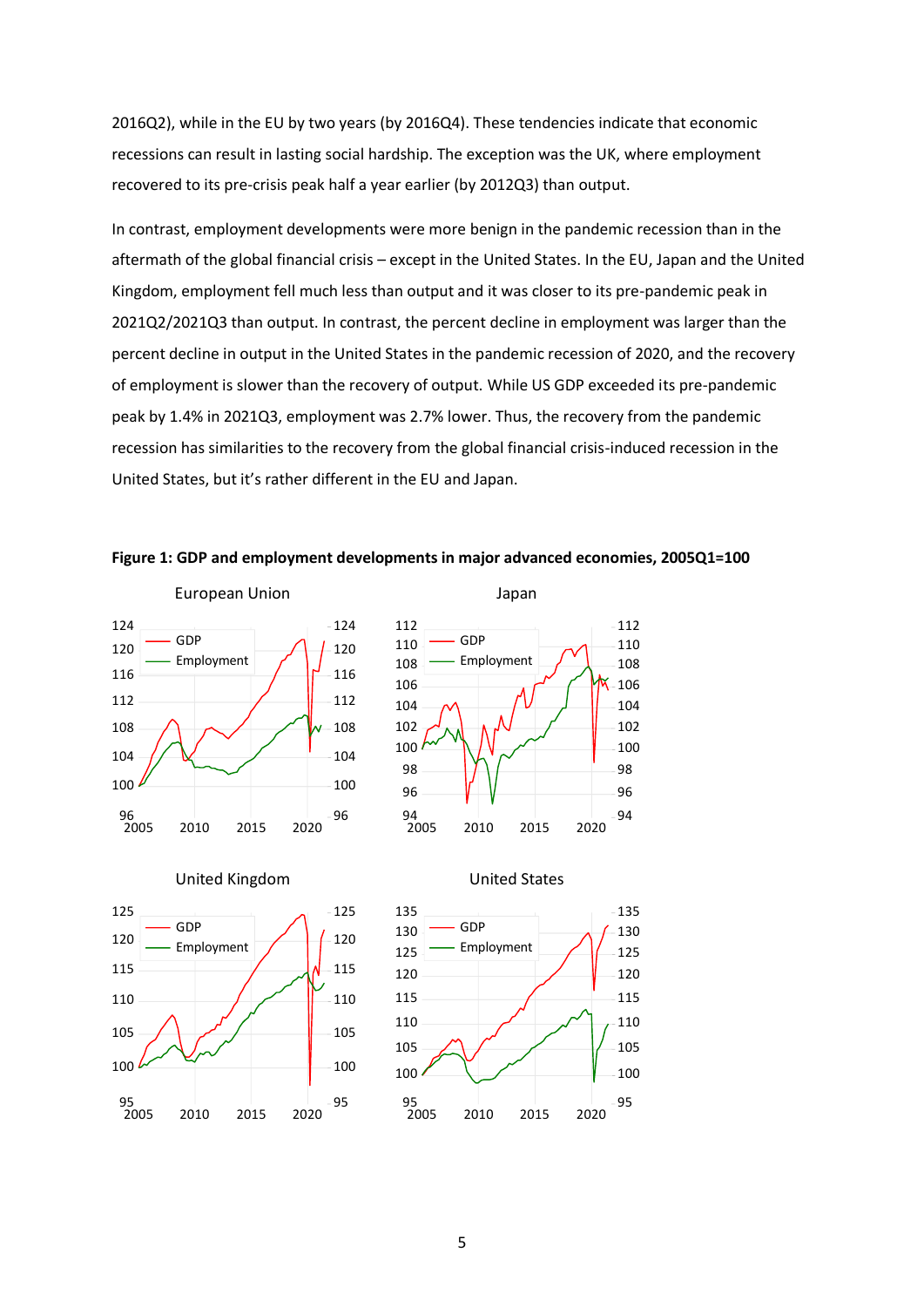*Sources: OECD Quarterly National Accounts database for GDP; Eurostat for EU employment; International Labour Organization for Japanese and US employment; Office for National Statistics for UK employment. Chain-linked volumes for GDP, number of people for employment. All indicators are seasonally adjusted.*

*Note: the last observation is 2021Q3 for indicators except EU employment, for which the most recent data is for 2021Q2.*

In order to formally analyse the association between output and employment changes, we estimate the regression:

(1) 
$$
\Delta \ln(e_t) = \alpha + \beta_1 \Delta \ln(y_t) + \beta_2 \Delta \ln(y_{t-1}) + \beta_3 \Delta \ln(y_{t-2}) + \varepsilon_t,
$$

where  $e_t$  is employment (number of people), $y_t$  is GDP (chain-linked volume or at constant prices),  $\alpha$ ,  $\beta_1$ ,  $\beta_2$  and  $\beta_3$  are parameters to estimate, $\Delta$  is the first-difference operator, ln(.) is the natural logarithmic transformation and  $\varepsilon_t$  is the error term. We estimate the model in differenced form, because employment and GDP levels have trends and modelling the long-run relationship between them would require a complex model, also controlling for the impact of technology, social policy, and other factors. The differenced form in equation (1) can capture the short-run dynamics between the variables. Causality is always an issue with any regression, yet especially in times of economic crisis caused by an external factor, such as financial system breakdown in 2008 and the CODIV-19 pandemic in 2020, it is more plausible that the resulting GDP contraction was the driver of employment losses and the other way around.

In order to broaden the scope of our analysis, we estimate model (1) for a large number of advanced and emerging countries. For each country, we select the number of lagged GDP growth indicators based on the statistical significance of the estimated parameters. For most of the countries model (1) results in estimates that can be rationalised by economic arguments, while for a few countries, the parameter estimates are not significant. For these countries, we report the result for the model that includes only the contemporaneous value of GDP growth (Table 1).

|                          | $\beta_1$ | $\sigma_{\beta_1}$ | р     | $\beta_2$ | $\sigma_{\beta_2}$ | p     | $\beta_3$ | $\sigma_{\beta_3}$ | р     | R <sub>2</sub> | <b>DW</b> | $\beta_1+\beta_2+\beta_3$ |
|--------------------------|-----------|--------------------|-------|-----------|--------------------|-------|-----------|--------------------|-------|----------------|-----------|---------------------------|
| Germany                  | 0.11      | 0.08               | 0.192 |           |                    |       |           |                    |       | 0.01           | 2.33      | 0.11                      |
| Croatia                  | 0.13      | 0.09               | 0.152 |           |                    |       |           |                    |       | 0.02           | 1.97      | 0.13                      |
| <b>United</b><br>Kingdom | 0.06      | 0.01               | 0.000 | 0.07      | 0.01               | 0.000 | 0.06      | 0.01               | 0.000 | 0.35           | 1.76      | 0.19                      |
| Poland                   | 0.22      | 0.04               | 0.000 |           |                    |       |           |                    |       | 0.28           | 1.50      | 0.22                      |
| Austria                  | 0.23      | 0.02               | 0.000 |           |                    |       |           |                    |       | 0.71           | 2.47      | 0.23                      |
| Japan                    | 0.14      | 0.05               | 0.004 | 0.09      | 0.05               | 0.048 |           |                    |       | 0.13           | 1.71      | 0.23                      |

**Table 1: Estimated employment response to GDP changes**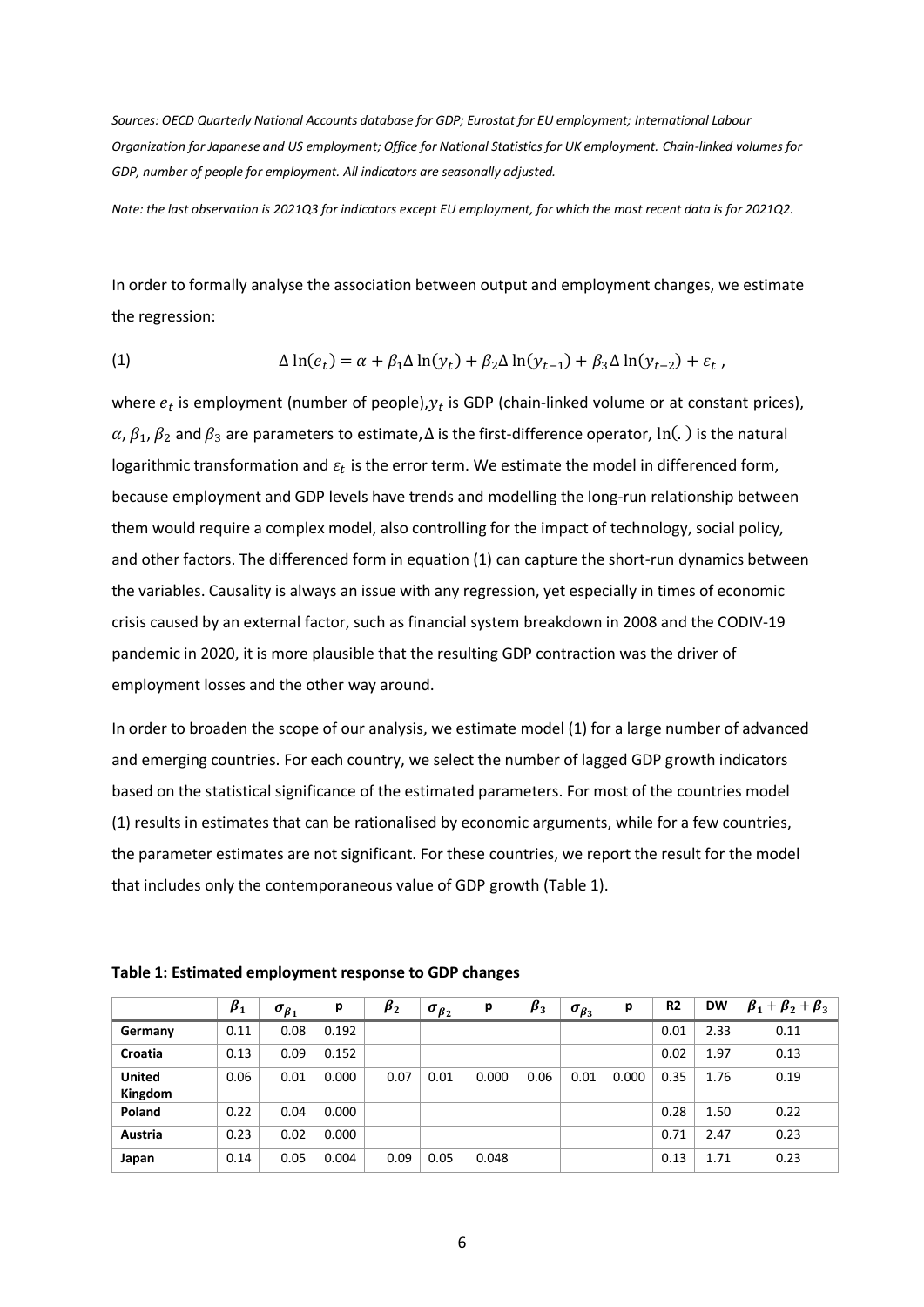| Ireland                   | 0.15 | 0.05 | 0.002 | 0.08    | 0.05 | 0.077 |                |      |       | 0.12 | 1.48 | 0.23 |
|---------------------------|------|------|-------|---------|------|-------|----------------|------|-------|------|------|------|
| Korea South               | 0.24 | 0.04 | 0.000 |         |      |       |                |      |       | 0.32 | 1.81 | 0.24 |
| France                    | 0.13 | 0.02 | 0.000 | 0.07    | 0.02 | 0.001 | 0.06           | 0.03 | 0.058 | 0.39 | 2.23 | 0.26 |
| <b>Czech Republic</b>     | 0.11 | 0.02 | 0.000 | 0.06    | 0.02 | 0.014 | 0.09           | 0.03 | 0.000 | 0.40 | 1.93 | 0.26 |
| <b>Netherlands</b>        | 0.15 | 0.05 | 0.004 | 0.11    | 0.05 | 0.030 |                |      |       | 0.13 | 1.04 | 0.27 |
| Hungary                   | 0.15 | 0.03 | 0.000 | 0.05    | 0.03 | 0.173 | 0.07           | 0.04 | 0.060 | 0.24 | 1.72 | 0.27 |
| Romania                   | 0.28 | 0.07 | 0.000 |         |      |       |                |      |       | 0.20 | 2.63 | 0.28 |
| <b>Belgium</b>            | 0.11 | 0.05 | 0.035 | 0.06    | 0.05 | 0.250 | 0.12           | 0.06 | 0.058 | 0.05 | 2.91 | 0.29 |
| Colombia                  | 0.29 | 0.19 | 0.120 |         |      |       |                |      |       | 0.03 | 1.92 | 0.29 |
| <b>EU27</b>               | 0.20 | 0.02 | 0.000 | 0.10    | 0.02 | 0.000 |                |      |       | 0.66 | 1.21 | 0.30 |
| Slovenia                  | 0.20 | 0.05 | 0.000 | 0.13    | 0.05 | 0.010 |                |      |       | 0.24 | 2.25 | 0.33 |
| Slovakia                  | 0.16 | 0.03 | 0.000 | 0.12    | 0.03 | 0.001 | 0.07           | 0.04 | 0.068 | 0.34 | 1.69 | 0.35 |
| Italy                     | 0.18 | 0.02 | 0.000 | 0.11    | 0.02 | 0.000 | 0.06           | 0.03 | 0.020 | 0.59 | 1.77 | 0.35 |
| Montenegro                | 0.29 | 0.07 | 0.000 | 0.28    | 0.07 | 0.000 | $\overline{a}$ | 0.11 | 0.055 | 0.55 | 2.27 | 0.36 |
| Malta                     | 0.13 | 0.04 | 0.004 | 0.15    | 0.04 | 0.001 | 0.22<br>0.10   | 0.05 | 0.031 | 0.24 | 2.10 | 0.38 |
| Switzerland               | 0.27 | 0.05 | 0.000 |         | 0.05 |       |                |      |       | 0.42 |      | 0.39 |
|                           |      |      |       | 0.12    |      | 0.012 |                |      |       |      | 2.49 |      |
| Lithuania                 | 0.27 | 0.06 | 0.000 | 0.13    | 0.06 | 0.035 |                |      |       | 0.32 | 1.89 | 0.40 |
| Sweden                    | 0.17 | 0.02 | 0.000 | 0.15    | 0.02 | 0.000 | 0.10           | 0.03 | 0.001 | 0.56 | 2.17 | 0.42 |
| Portugal                  | 0.23 | 0.03 | 0.000 | 0.15    | 0.03 | 0.000 | 0.07           | 0.04 | 0.062 | 0.53 | 1.38 | 0.45 |
| <b>North</b><br>Macedonia | 0.45 | 0.20 | 0.025 | 0.00    | 0.00 | 0.000 | 0.00           | 0.00 | 0.000 | 0.07 | 3.34 | 0.45 |
| <b>Finland</b>            | 0.28 | 0.04 | 0.000 | 0.10    | 0.04 | 0.014 | 0.11           | 0.04 | 0.017 | 0.49 | 2.36 | 0.49 |
| Moldova                   | 0.50 | 0.29 | 0.089 |         |      |       |                |      |       | 0.05 | 2.04 | 0.50 |
| Greece                    | 0.28 | 0.04 | 0.000 | 0.09    | 0.04 | 0.027 | 0.13           | 0.04 | 0.003 | 0.51 | 1.06 | 0.50 |
| Norway                    | 0.23 | 0.05 | 0.000 | 0.18    | 0.05 | 0.000 | 0.12           | 0.06 | 0.038 | 0.30 | 1.84 | 0.53 |
| <b>Turkey</b>             | 0.36 | 0.04 | 0.000 | 0.08    | 0.05 | 0.090 | 0.12           | 0.05 | 0.030 | 0.54 | 1.75 | 0.56 |
| <b>Bulgaria</b>           | 0.34 | 0.07 | 0.000 | 0.10    | 0.07 | 0.153 | 0.14           | 0.07 | 0.058 | 0.29 | 1.34 | 0.58 |
| <b>Denmark</b>            | 0.29 | 0.05 | 0.000 | 0.19    | 0.05 | 0.000 | 0.13           | 0.06 | 0.025 | 0.48 | 1.68 | 0.60 |
| Estonia                   | 0.17 | 0.08 | 0.031 | 0.27    | 0.08 | 0.001 | 0.16           | 0.08 | 0.047 | 0.36 | 2.62 | 0.60 |
| Spain                     | 0.36 | 0.03 | 0.000 | 0.16    | 0.03 | 0.000 | 0.12           | 0.03 | 0.001 | 0.74 | 0.65 | 0.63 |
| Latvia                    | 0.23 | 0.06 | 0.000 | 0.27    | 0.06 | 0.000 | 0.16           | 0.06 | 0.013 | 0.55 | 1.61 | 0.65 |
| Canada                    | 0.84 | 0.03 | 0.000 | $-0.06$ | 0.03 | 0.093 |                |      |       | 0.91 | 2.22 | 0.78 |
| Mexico                    | 0.92 | 0.05 | 0.000 |         |      |       |                |      |       | 0.84 | 2.00 | 0.92 |
| South Africa              | 0.70 | 0.05 | 0.000 | 0.32    | 0.06 | 0.000 | 0.28           | 0.06 | 0.000 | 0.89 | 1.83 | 1.31 |
| <b>United States</b>      | 1.09 | 0.05 | 0.000 | 0.14    | 0.05 | 0.008 | 0.09           | 0.05 | 0.078 | 0.87 | 2.36 | 1.32 |
| <b>Brazil</b>             | 0.77 | 0.09 | 0.000 | 0.47    | 0.09 | 0.000 | 0.24           | 0.11 | 0.039 | 0.74 | 1.37 | 1.48 |
| Chile                     | 1.49 | 0.09 | 0.000 |         |      |       |                |      |       | 0.87 | 1.63 | 1.49 |
| Peru                      | 1.38 | 0.04 | 0.000 | 0.21    | 0.04 | 0.000 | 0.00           | 0.00 | 0.000 | 0.97 | 1.86 | 1.58 |
| <b>Costa Rica</b>         | 2.00 | 0.26 | 0.000 |         |      |       |                |      |       | 0.60 | 2.38 | 2.00 |

*Source: author's calculations.*

*Note: least squares estimation results for model (1) over the period 2005-2021 (whenever available). indicates the standard error of the estimated*  $\beta_i$  parameter; p is the p value of testing the null hypothesis that *the parameter is zero; R2 is the adjusted coefficient of determination; DW is the Durbin-Watson statistics.*  Countries are ordered according to the sum of  $\beta_1 + \beta_2 + \beta_3$ , which is included in the last column.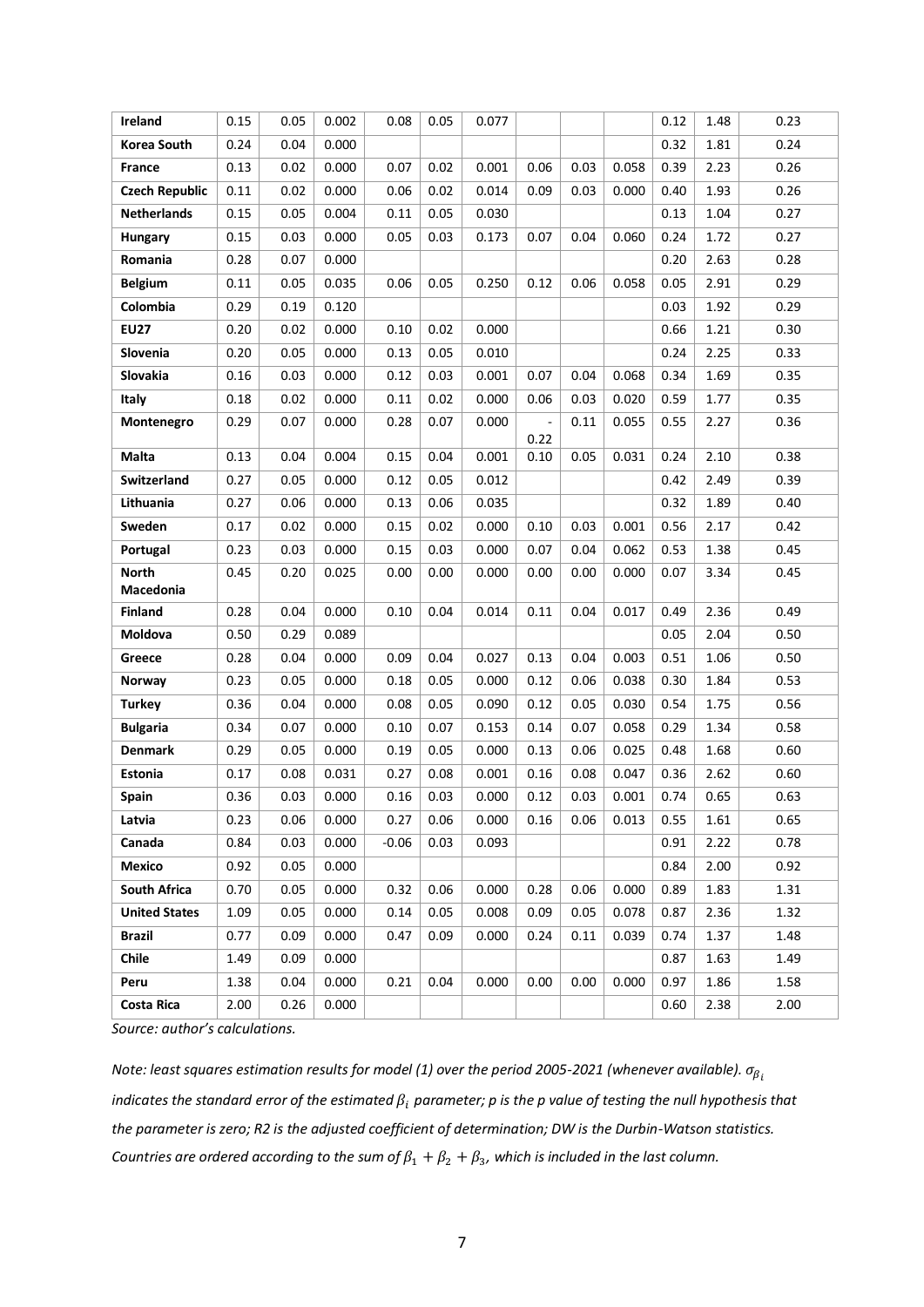Table 1 indicates that in most European countries, Japan and South Korea, GDP changes have relatively small impacts on employment changes and the regression explains a rather limited share of the variation in employment. On the contrary, in the United States, Canada, a number of Latin American countries (Mexico, Brazil, Chile, Peru, Costa Rica) and South Africa, employment is very sensitive to fluctuations in GDP and our simple regression (1) explains quite a large share of the variation in employment.

Differences in employment protection measures (which are much tighter in Europe than in the Americas) could be a general explanation of these findings. A specific explanation could be the introduction of some forms of employment support measures in all EU countries during the COVID-19 pandemic<sup>1</sup>. According to Eurofound (2020), approximately 20% of the EU workforce benefited from a short-time work scheme during the first wave of the pandemic. The income replacement rate received by employees for hours not worked ranged from 60% to 100%, though most countries applied a cap to maximum payments and thus higher-earners received lower percentages of their original salary. Duration of access varied from 2 to 21 months in the first wave of the pandemic, though countries that initially offered this benefit only for a few months extended the duration. These policy interventions have reduced lay-offs in Europe. In contrast, Cohen-Setton and Pisani-Ferry (2020) concluded that the US job support programmes, including the Paycheck Protection Program, was much less effective than the French package.

The United Kingdom adopted measures similar to the short-time work schemes in Europe: a Coronavirus Job Retention Scheme furloughed employees and a Self-Employed Income Support Scheme to support earning of the self-employed workers<sup>2</sup>. These measures dampened the adverse employment impact of the economic fallout from the pandemic.

The Japanese government also adopted widespread employment protection measures, which can explain the muted employment response. According to the summary prepared by the IMF<sup>3</sup>, the first April 2020 supplementary fiscal package in response to COVID-19 included a massive amount, 15.8 percent of 2019 GDP, to protect employment and businesses. A month later, a second

 $1$  These short-time work benefit schemes were inspired by the German "Kurzarbeit", which was already successful after the global financial crisis, see IMF (2020).

<sup>&</sup>lt;sup>2</sup> See Bruegel's ' The fiscal response to the economic fallout from the coronavirus' dataset at <https://www.bruegel.org/publications/datasets/covid-national-dataset/#uk>

<sup>3</sup> <https://www.imf.org/en/Topics/imf-and-covid19/Policy-Responses-to-COVID-19#J>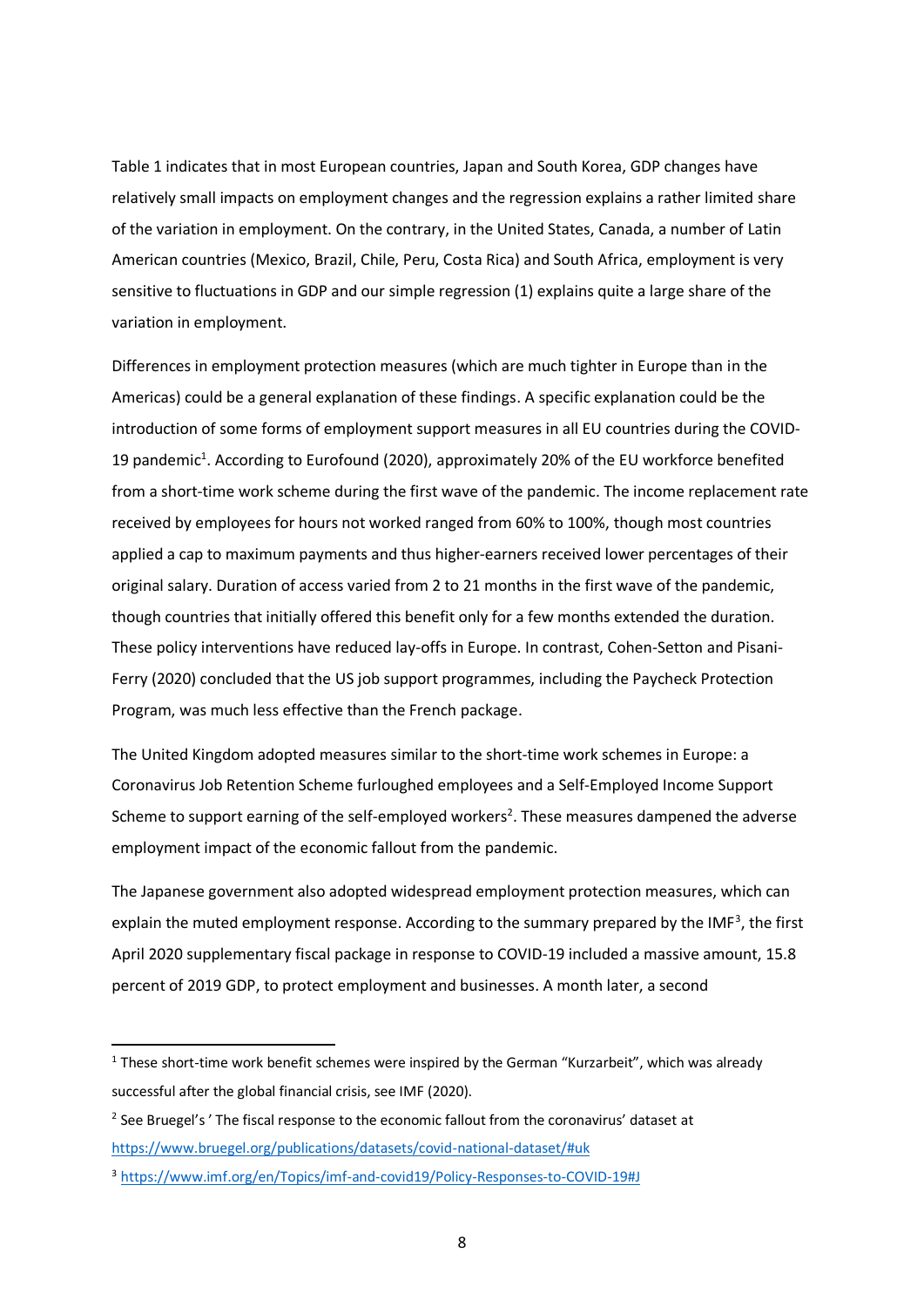supplementary budget was adopted, which included an expansion of the work subsidies. In December 2020, a package included new instruments and extended several ongoing COVID-19 responses.

### **3. An anatomy of the European labour market response to the pandemic**

Evidence for both the European Union (Sostero *et al*, 2020) and the United States (Dey *et al*, 2020) suggests that before the COVID-19 pandemic, a relatively small share of workers in teleworkable occupations actually worked from home. The take-up rate (the percentage of workers who were in occupations in which telework is technologically feasible and who actually worked at home) was estimated at about one-quarter prior to the pandemic both in the European Union and in the United States. The ability to telework greatly differs between high- and low-paid workers, between whiteand blue-collar workers, as well as between women and men, with a larger share of women than men working in teleworkable occupations (Figure 25 of Sostero *et al*, 2020)<sup>4</sup>. [Figure 2](#page-9-0) shows the potential for teleworking and actual teleworking by occupation<sup>5</sup> in the European Union in 2018.

<sup>&</sup>lt;sup>4</sup> Yet before the pandemic, there was no significant difference in the actual share of women and men working from home in the European Union.

<sup>5</sup> Occupations are defined according to the International Standard Classification of Occupations (ISCO-08). See at: [https://eur-lex.europa.eu/legal-content/EN/TXT/?uri=uriserv%3AOJ.L\\_.2009.292.01.0031.01.ENG](https://eur-lex.europa.eu/legal-content/EN/TXT/?uri=uriserv%3AOJ.L_.2009.292.01.0031.01.ENG)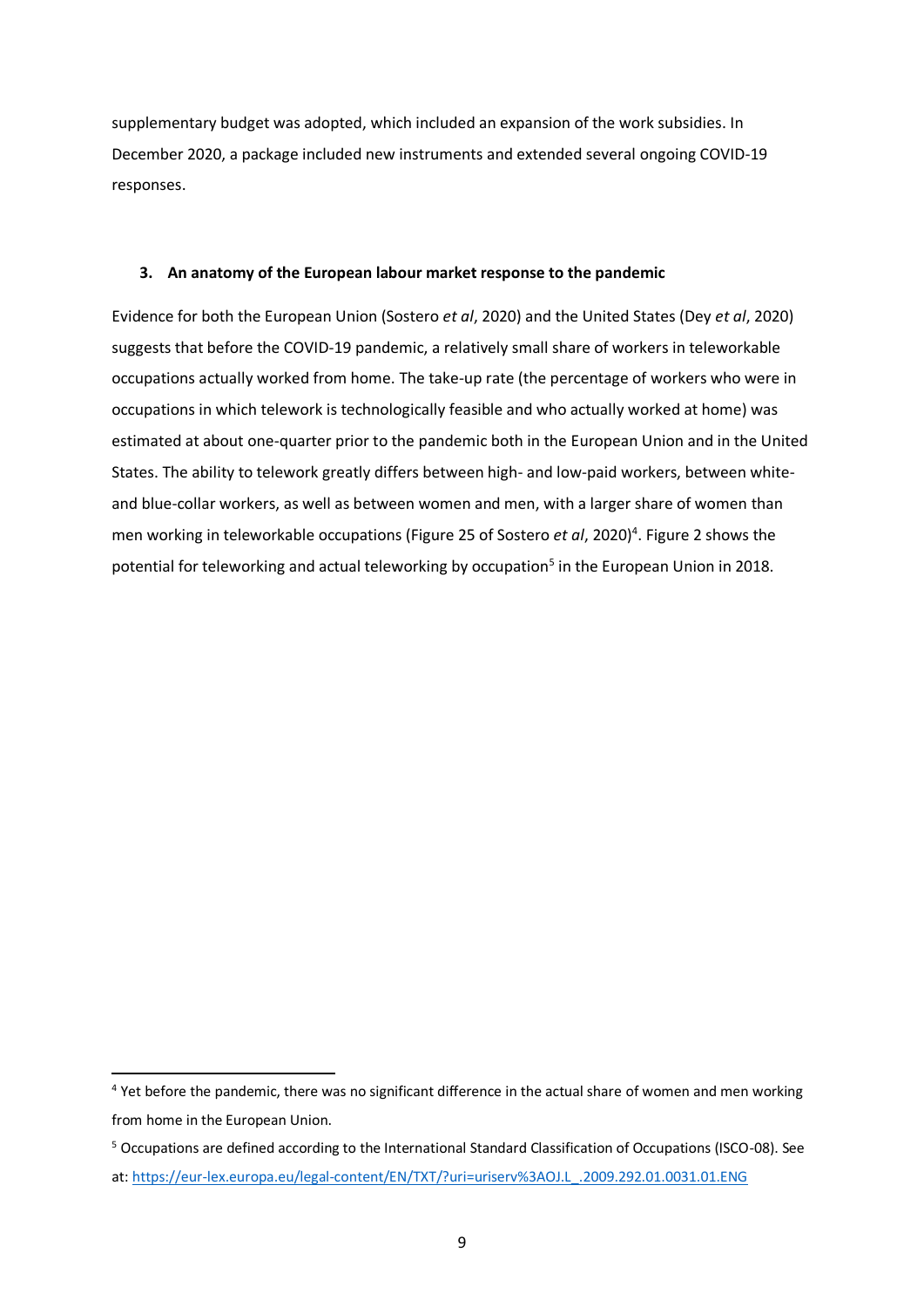

<span id="page-9-0"></span>

*Note: 'Teleworkability': proportion of employees who could telework; 'Teleworking in 2018': the share of employment working from home usually or sometimes according to the 2018 EU Labour Force Survey.*

Teleworking surged during the pandemic and thus one would expect that occupations with limited potential for teleworking suffered more. The right panel o[f Figure 3](#page-10-0) shows that indeed there were job losses in four occupations with the lowest potential to telework. Service and sales workers also suffered more than the four occupations with the greater potential to telework (left panel of [Figure](#page-10-0)  [3\)](#page-10-0). There was even significant job creation for professionals and clerical support workers during the pandemic, two occupations that have large potential for teleworking. However, managers and technicians (two occupations also having relatively large potential for teleworking) suffered from job losses, which could possibly be explained by the lower demand for such occupations at a time of deep economic contraction.

*Source: Figure 22 of Sostero et al (2020).*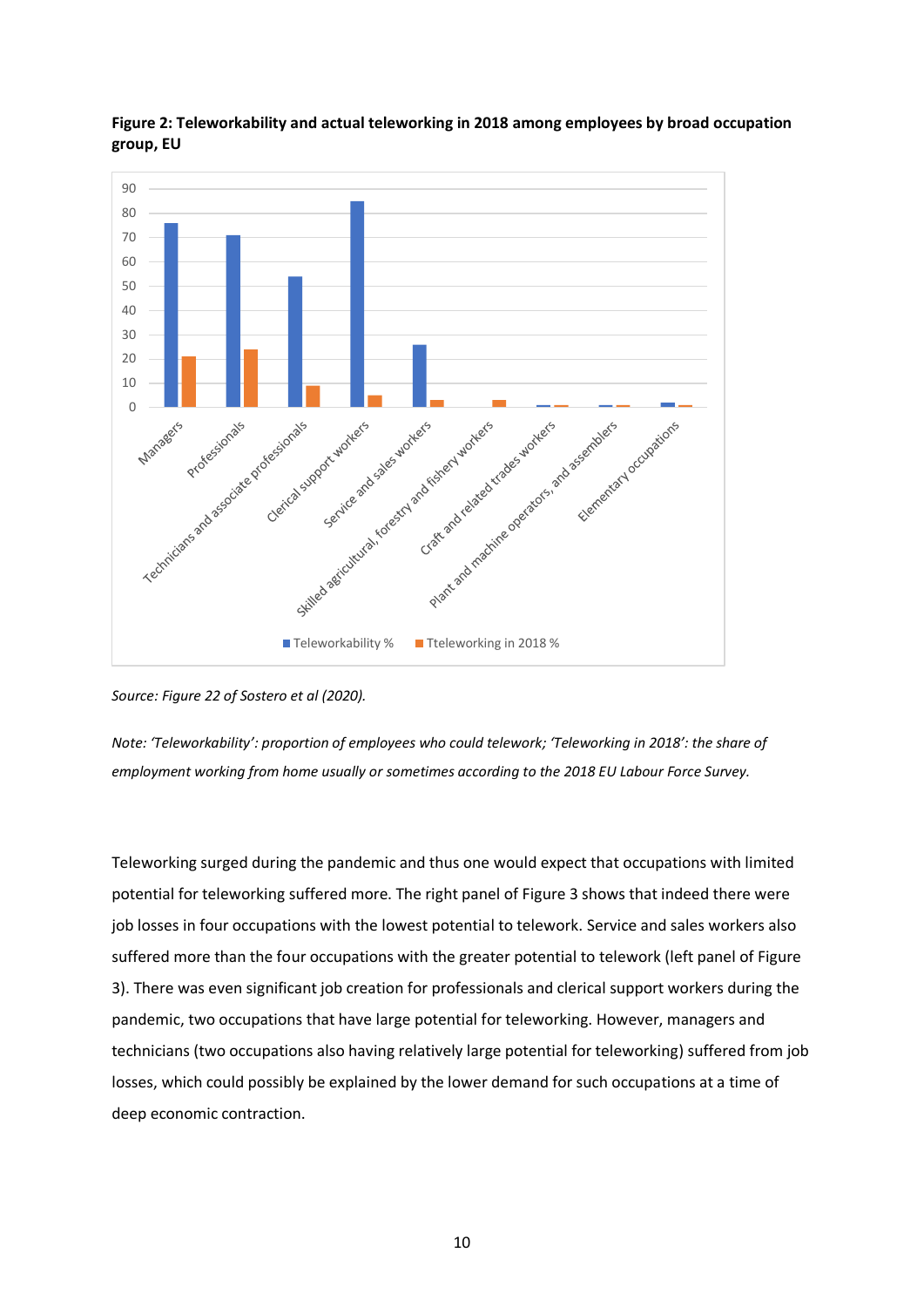

### <span id="page-10-0"></span>**Figure 3: Employment by occupation in the European Union, 2019Q1 = 100**

*Source: calculations based on Eurostat's 'Employment by sex, age, occupation and educational attainment level (1 000) [lfsq\_egised]' dataset.*

*Note: we have sensually adjusted the data using the X12 method.*

The occupation was just one of the important characteristics contributing to job developments. Another important characteristic was the level of education, as highlighted by Darvas (2020) by analysing the impact of the pandemic by the second quarter of 2020. Data extended by one year indicates that the same tendency continued: workers with a high level of education continued to gain jobs, workers with middle-level education did not see much change from the second quarter of 2020 to the second quarter of 2021, while workers with low levels of education lost jobs both at the initial phase of the pandemic and in the subsequent year as well [\(Figure 4\)](#page-11-0).

Workers with lower education levels tend to have lower incomes and wealth. A larger share of income is obtained from wages for lower-educated people than for tertiary-educated people, implying that a job loss is a bigger income shock for the lower-educated. Consequently, the COVID-19 pandemic has increased income inequality between the rich and the poor even in Europe, where governments put in place massive employment protection programmes.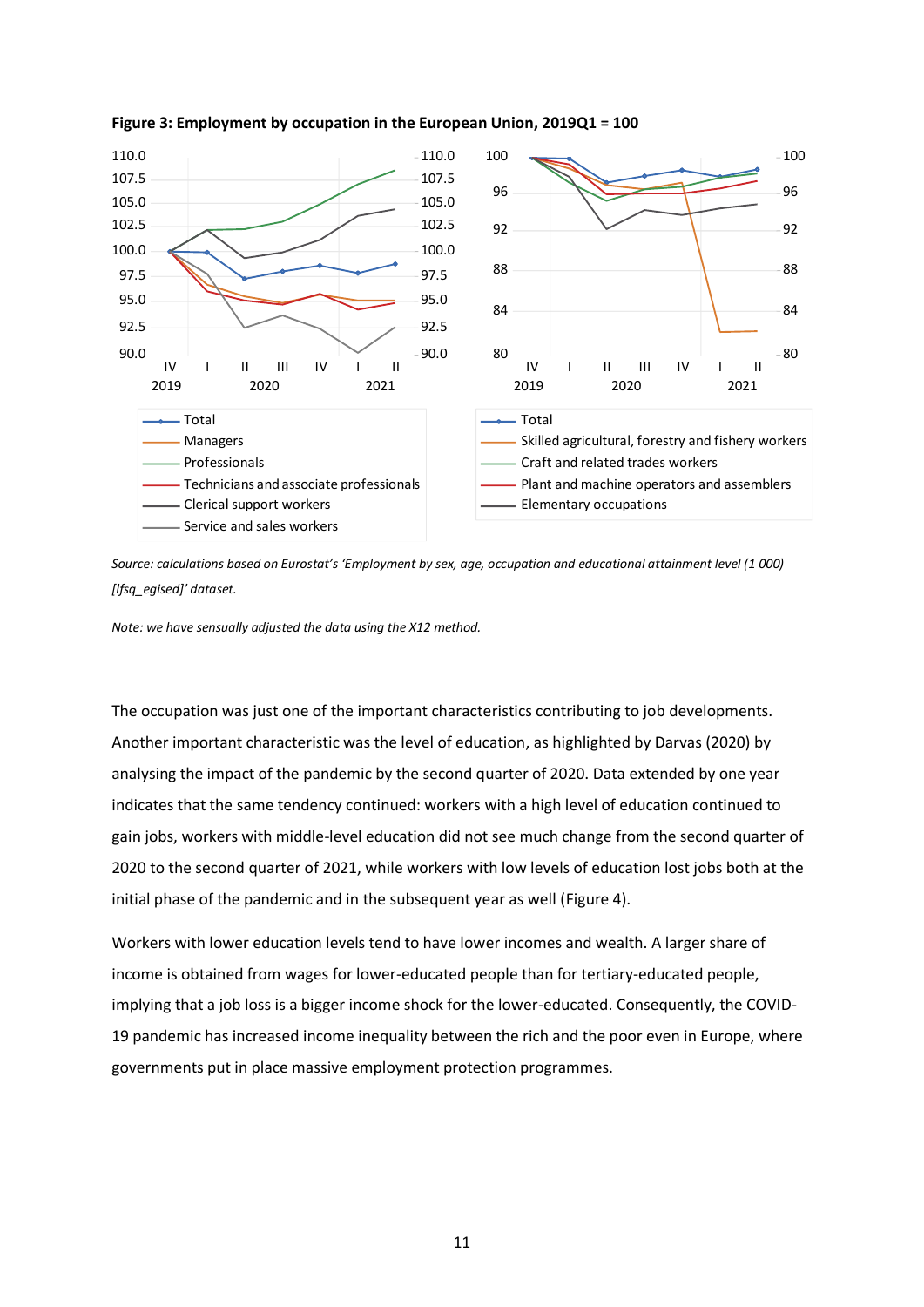

## <span id="page-11-0"></span>**Figure 4: Employment by educational level in the European Union, 2019Q1 = 100**

*Source: calculations based on Eurostat's 'Employment by sex, age, occupation and educational attainment level (1 000) [lfsq\_egised]' dataset.*

*Note: we have sensually adjusted the data using the X12 method.*

Gender differences were small on average (left panel of [Figure 5\)](#page-11-1). By differentiating between levels of education between women and men, tertiary-educated female workers benefitted from more new jobs than tertiary-educated male workers, but the opposite holds for middle- and low levels of education (right panel of [Figure 5\)](#page-11-1).



<span id="page-11-1"></span>**Figure 5: Employment by gender and by educational level in the European Union, 2019Q1 = 100**

*Source: calculations based on Eurostat's 'Employment by sex, age, occupation and educational attainment level (1 000) [lfsq\_egised]' dataset.*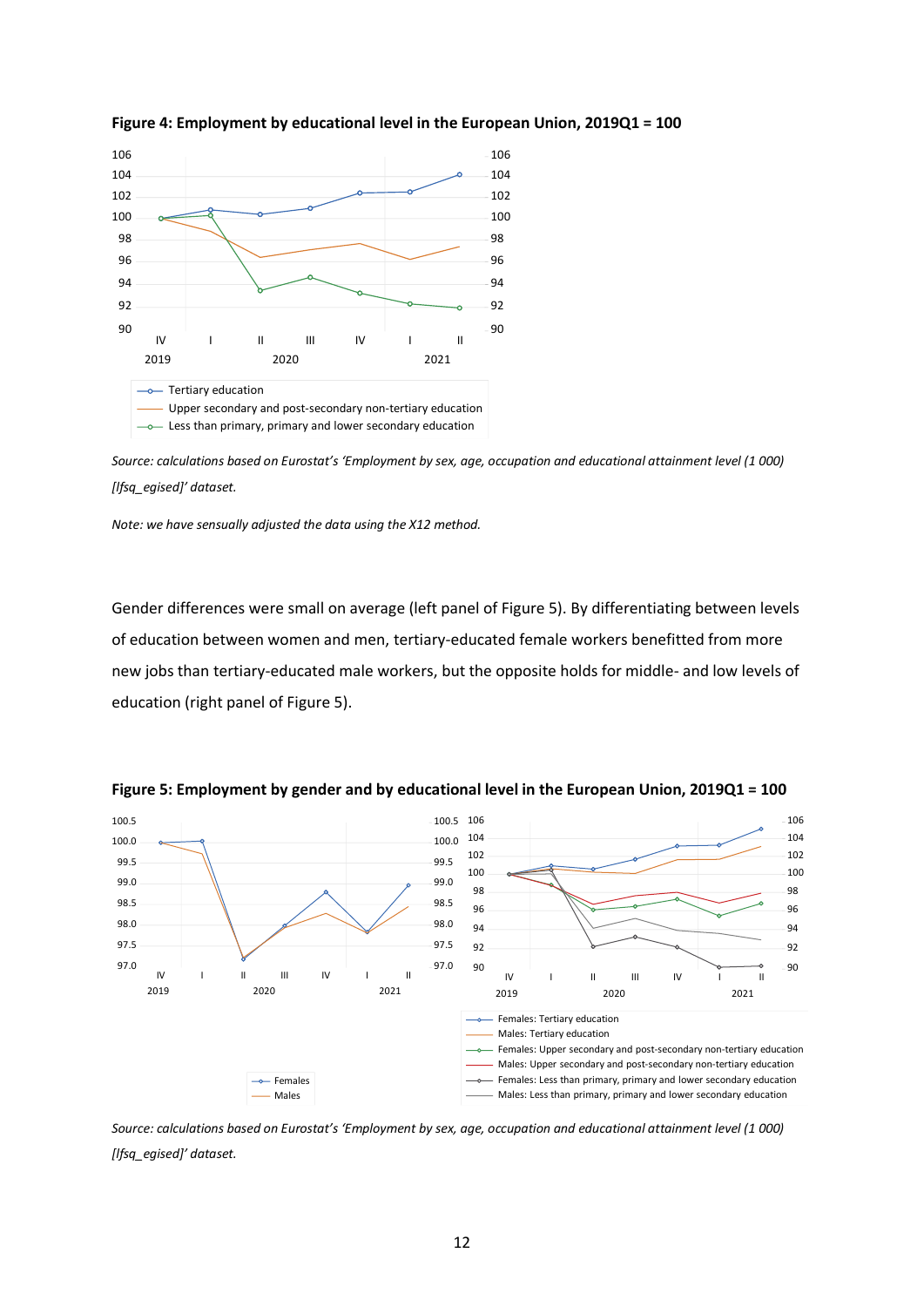The above findings suggest that possible gender differences in pandemic-related employment response depend on various factors. One such factor is education. Occupation is another factor: for example, it is conceivable that a tertiary-educated female worker faced different labour market conditions depending on whether she was working as a professional or a manager [\(Figure 3\)](#page-10-0). Country differences have also played a role. For example, jobs for tertiary-educated female professionals increased by 16% from 2019Q4 to 2021Q2 in Germany, but only by 4% in Spain, which outcome is in line with the deeper economic contraction that Spain faced compared to Germany. Therefore, different compositions of the labour force in terms of education and occupations, as well as different country-specific impacts, might blur the interpretation of aggregate employment indicators, such as the overall small differences between women and men in terms of jobs losses.

A proper identification of gender, educational level, occupation and country effects requires the estimation of a model that jointly controls for these factors. It would be even better to control for the sector of employment and output contraction at the sectoral level, but unfortunately, such data is not available in conjunction with education, occupation and gender, and therefore we are confined to control for aggregate country-effects. We therefore set up the following model:

(2) 
$$
\Delta e_{c,o,s,g,t} = \alpha + \sum_{c=1}^{26} \beta_c \cdot country_c + \sum_{o=1}^{8} \gamma_o \cdot occupation_o + \sum_{s=1}^{2} \delta_s \cdot education_s +
$$

# + $\kappa$  · females +  $\varepsilon_{c,o,s,g,t}$

where  $\Delta e_{c,o,s,g,t}$  is a measure of the change in employment in country *c* for occupations *o* with levels of education *s* for a particular gender *g* at time *t*. In such regressions, a control group should be set, for which we select German elementary occupations with a low-level of education for men. Thus, among the controls, we have 26 countries (one less than the 27 EU member states), 8 occupations (one less than the 9 occupations we consider), 2 education levels (one less than the three levels of education we consider) and whether the job is for females.  $\alpha$ ,  $\beta_c$ ,  $\gamma_o$ ,  $\delta_s$  and  $\kappa$  are parameters to estimate and  $\varepsilon_{c,o,s,g,t}$  is the error term.

An important data constraint is that German employment data is not available for any quarter of 2020, but is available for the first two quarters of 2021 and as well as up to 2019. This implies we cannot study employment dynamics in 2020 for Germany and cannot even do a seasonal adjustment of German data because seasonal adjustment methods require a continuous data sample. We, therefore, calculate employment changes for all countries between the second quarter of 2019 and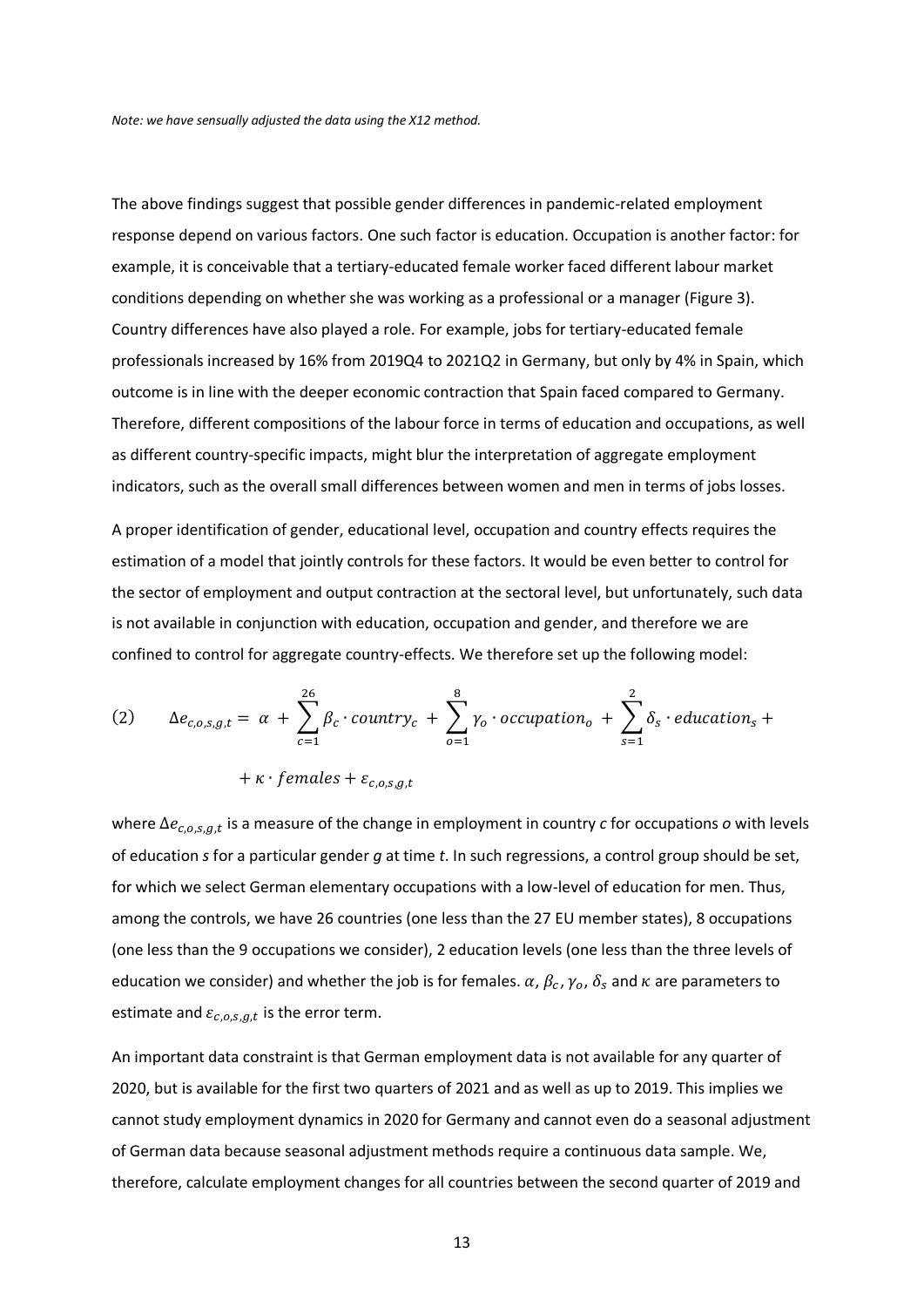the second quarter of 2021 (measured as percent change), which procedure eliminates seasonal effects, and we estimate equation (2) as a cross-section regression.

Given that we consider 27 EU countries, 9 occupations, 3 education levels and 2 genders, the maximum number of observations is 1458 (=27\*9\*3\*2). However, data for certain combinations of employment characteristics does not exist. For example, no data is reported for low-educated professionals in Malta, probably because their number is so small. In the EU as a whole, only 0.3% of jobs are for low-educated professionals, while the share of middle-educated professionals is 2.9% and the share of high-educated professionals is 18.4%. This highlights that the bulk of professionals are high-educated, a few of them have middle-level education, and there are hardly any of them who have a low level of education. Similarly, the share of tertiary-educated people doing elementary occupations is very low. While aggregate data for the EU is available for all combinations of the considered job characteristics, missing data at the country level reduces the theoretical maximum sample size from 1458 to 1186. Still, some of the available data might refer to a rather small group of workers. In order to avoid that certain small segment of the labour market driving our results, and also to assess the robustness of our regression estimates, we estimate the regression using alternative samples. In addition to using all available data, we also consider samples from which we exclude those segments of national labour markets that takes less than 0.25%, or less than 0.5%, or less than 0.75% or less than 1% of total national employment, respectively.

Table 2 allows drawing a number of conclusions.

First, by excluding the smallest segments of the labour market, the fit of the regression improves. The coefficient of determination (R2) is 0.09 when we include all observations, and 0.17 when we exclude segments of the labour market less than 0.75% or 1%.

Second, the estimates reveal statistically significant gender differences when we exclude the smallest segments of the labour market: when controlling for education levels, occupation and country, female workers lost about 2.5%-3%-points more jobs than male workers. The p-value of this parameter estimate is statistically significant at the 5% level for all four versions of the regression which considers an employment threshold. This result highlights that the minor difference between women and men in the aggregate employment change [\(Figure 5\)](#page-11-1) can mask potentially significant gender differences due to different labour market compositions. When we consider all available observations for our regression, as indicated in the first data column of Table 2, the parameter estimate is -1.8 and its p-value is 0.23. The lack of statistical significance of this estimate is related to certain small segments of the labour market, since this estimate is significant for the other four samples used for Table 2.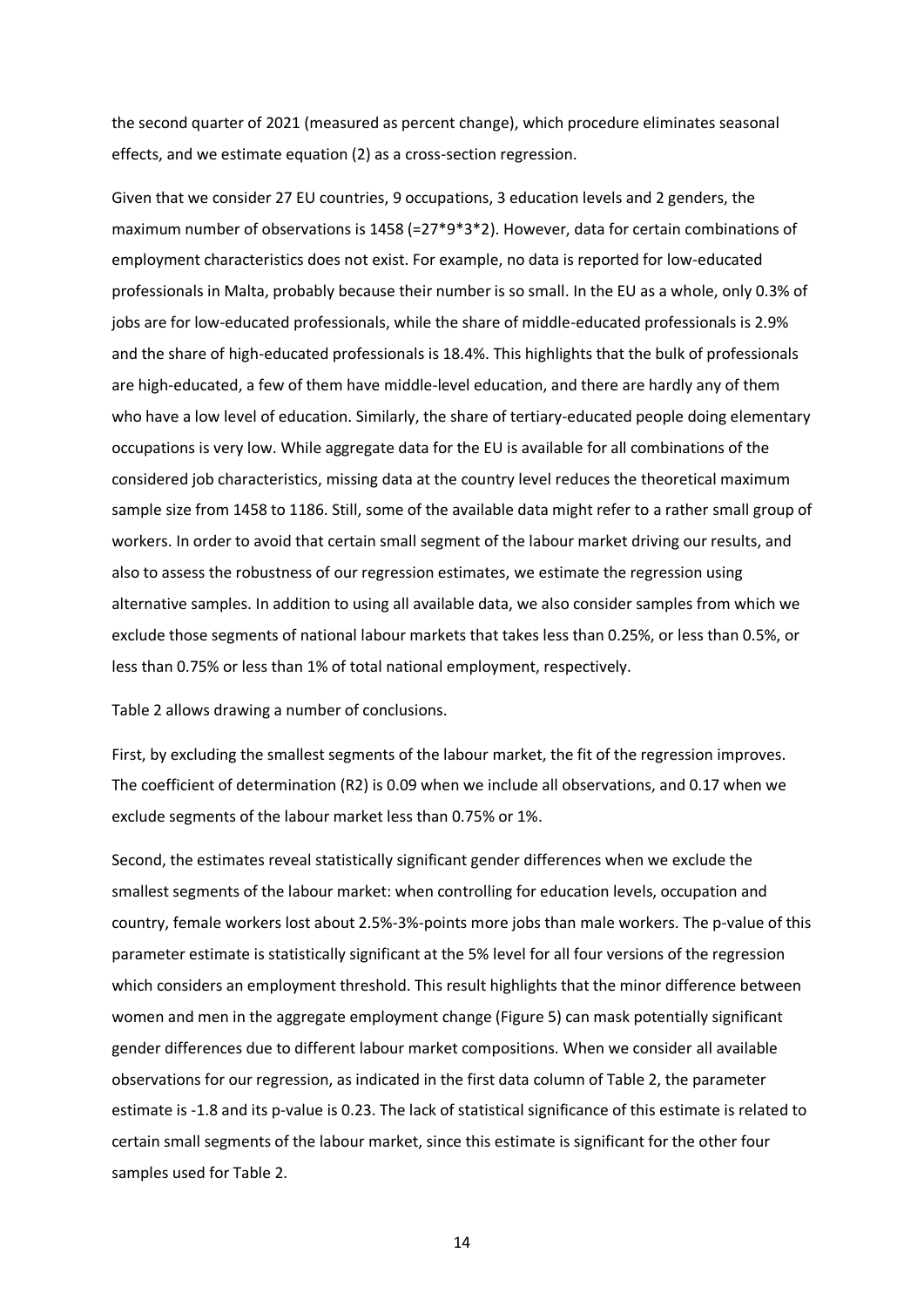Third, compared to the benchmark low-level of education, middle-level education, and especially high-level education dampened job losses. These findings are statistically significant for all five versions of the regression. The comparison of parameter estimates suggests that education is a much more important driver of labour market outcome than gender.

Fourth, among the occupations, professionals and clerks benefitted from better labour market outcomes than the benchmark elementary workers, while agricultural workers suffered greater job losses. The estimated parameter for managers is mostly negative but is statistically significant only in one of the five regression estimates. The point estimates for technicians are mostly positive, while for plant and machine operators and assemblers are negative, but these estimates are not statistically significant.

Finally, the country effects are mostly insignificant. The key exceptions are Bulgaria (3 of the 5 estimates are significant) and Luxembourg (4 of the 5 estimates are significant). Therefore, for most countries, gender, education and occupation can capture the characteristics of job changes without country-wide effects.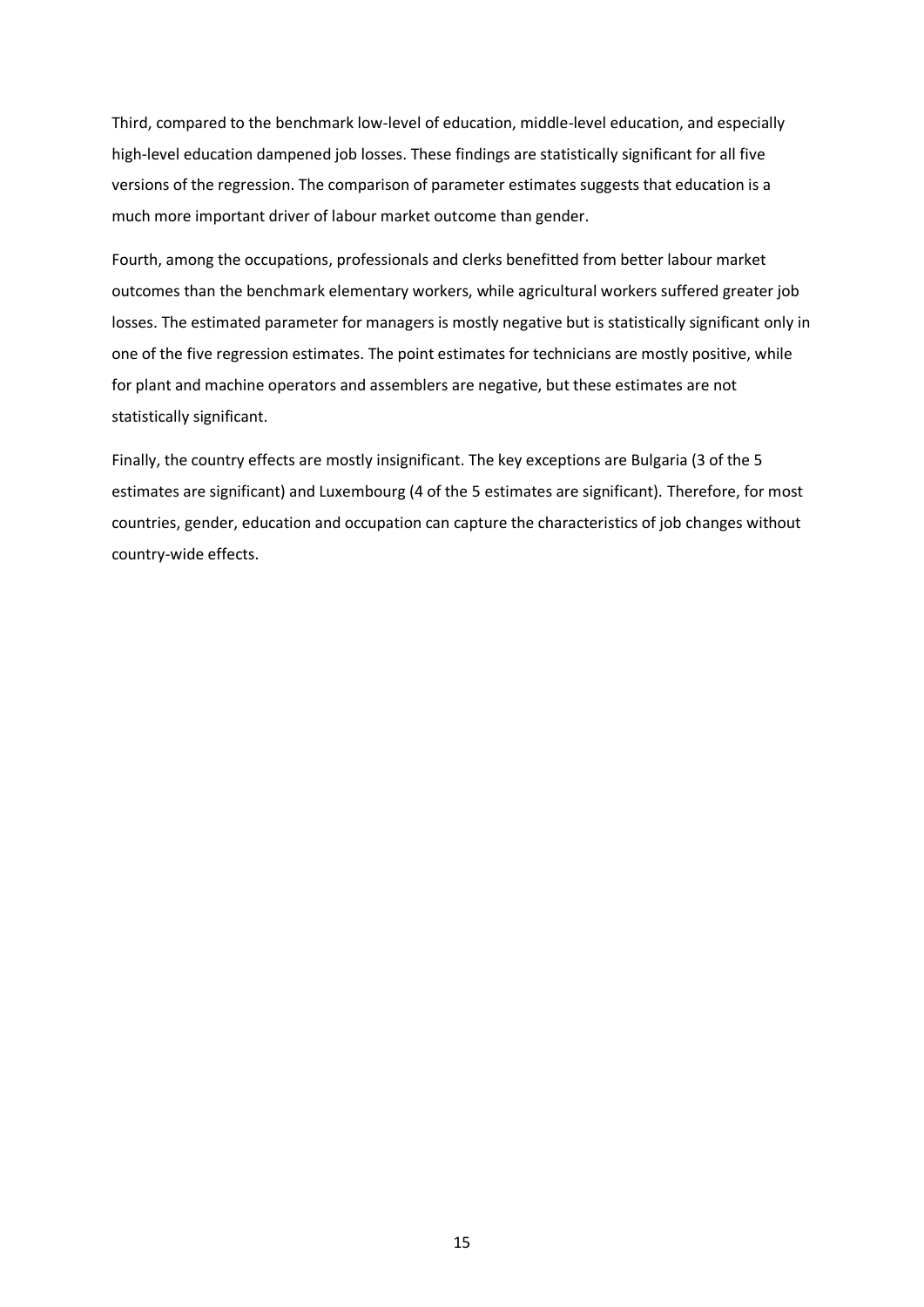**Table 2: Characteristics of employment change during the COVID-19 pandemic across European countries**

|                           | Full    | <b>Employment threshold</b> |         |        |        |  |  |
|---------------------------|---------|-----------------------------|---------|--------|--------|--|--|
|                           | sample  | 0.25%                       | 0.50%   | 0.75%  | 1.00%  |  |  |
| Females                   | $-1.8$  | $-2.5$                      | $-2.6$  | $-2.8$ | $-3.0$ |  |  |
|                           | (0.23)  | (0.05)                      | (0.05)  | (0.04) | (0.04) |  |  |
| Middle-level              | 3.2     | 6.1                         | 5.9     | 8.0    | 8.0    |  |  |
| education                 | (0.08)  | (0.00)                      | (0.00)  | (0.00) | (0.00) |  |  |
| High-level                | 11.5    | 9.8                         | 9.8     | 12.8   | 13.3   |  |  |
| education                 | (0.00)  | (0.00)                      | (0.00)  | (0.00) | (0.00) |  |  |
| Managers                  | $-2.6$  | 1.0                         | $-1.0$  | $-3.6$ | $-5.3$ |  |  |
|                           | (0.40)  | (0.71)                      | (0.73)  | (0.23) | (0.1)  |  |  |
| Professionals             | 7.9     | 8.9                         | 8.1     | 6.8    | 4.8    |  |  |
|                           | (0.01)  | (0.00)                      | (0.01)  | (0.02) | (0.11) |  |  |
| <b>Technicians and</b>    | $-2.2$  | 1.9                         | 2.2     | 1.6    | 1.1    |  |  |
| associate professionals   | (0.48)  | (0.46)                      | (0.41)  | (0.55) | (0.69) |  |  |
| Clerical support          | 1.8     | 5.4                         | 5.2     | 4.9    | 4.7    |  |  |
| workers                   | (0.55)  | (0.04)                      | (0.05)  | (0.06) | (0.09) |  |  |
| Service and sales         | $-8.7$  | $-3.5$                      | $-3.4$  | $-4.0$ | $-4.5$ |  |  |
| workers                   | (0.00)  | (0.16)                      | (0.18)  | (0.10) | (0.08) |  |  |
| Skilled agricultural,     | $-4.7$  | $-5.1$                      | $-6.3$  | $-8.6$ | $-9.7$ |  |  |
| forestry, fishery workers | (0.15)  | (0.08)                      | (0.06)  | (0.02) | (0.01) |  |  |
| Craft and related         | $-1.4$  | 1.8                         | 1.7     | 0.1    | $-2.1$ |  |  |
| trades workers            | (0.66)  | (0.5)                       | (0.54)  | (0.97) | (0.48) |  |  |
| Plant and machine         | $-1.5$  | $-0.5$                      | $-2.6$  | $-3.2$ | $-4.7$ |  |  |
| operators and assemblers  | (0.63)  | (0.86)                      | (0.37)  | (0.27) | (0.12) |  |  |
| Austria                   | $-8.1$  | $-1.2$                      | $-2.1$  | 0.4    | 0.7    |  |  |
|                           | (0.11)  | (0.78)                      | (0.64)  | (0.94) | (0.88) |  |  |
| Belgium                   | $-7.5$  | $-3.8$                      | $-3.0$  | 1.2    | 0.5    |  |  |
|                           | (0.14)  | (0.40)                      | (0.52)  | (0.81) | (0.93) |  |  |
| <b>Bulgaria</b>           | $-14.7$ | $-8.4$                      | $-10.3$ | $-6.7$ | $-5.8$ |  |  |
|                           | (0.01)  | (0.06)                      | (0.03)  | (0.15) | (0.24) |  |  |
| Croatia                   | $-2.1$  | 4.1                         | 1.3     | $-1.8$ | $-2.9$ |  |  |
|                           | (0.71)  | (0.38)                      | (0.77)  | (0.72) | (0.58) |  |  |
| Cyprus                    | $-2.4$  | 3.8                         | 2.2     | 1.6    | 1.9    |  |  |
|                           | (0.66)  | (0.41)                      | (0.64)  | (0.74) | (0.69) |  |  |
| Czech Republic            | $-3.4$  | $-3.9$                      | $-3.6$  | $-1.3$ | $-2.6$ |  |  |
|                           | (0.50)  | (0.40)                      | (0.45)  | (0.79) | (0.62) |  |  |
| Denmark                   | $-2.3$  | 0.6                         | 1.4     | 3.0    | 4.7    |  |  |
|                           | (0.65)  | (0.89)                      | (0.76)  | (0.52) | (0.35) |  |  |
| Estonia                   | $-10.3$ | $-4.3$                      | $-3.9$  | $-2.2$ | $-2.0$ |  |  |
|                           | (0.07)  | (0.37)                      | (0.41)  | (0.63) | (0.68) |  |  |
| Finland                   | 4.3     | 0.7                         | 3.0     | 4.3    | 3.5    |  |  |
|                           | (0.39)  | (0.88)                      | (0.52)  | (0.37) | (0.49) |  |  |
| France                    | $-6.4$  | $-1.3$                      | $-3.2$  | $-1.5$ | $-3.2$ |  |  |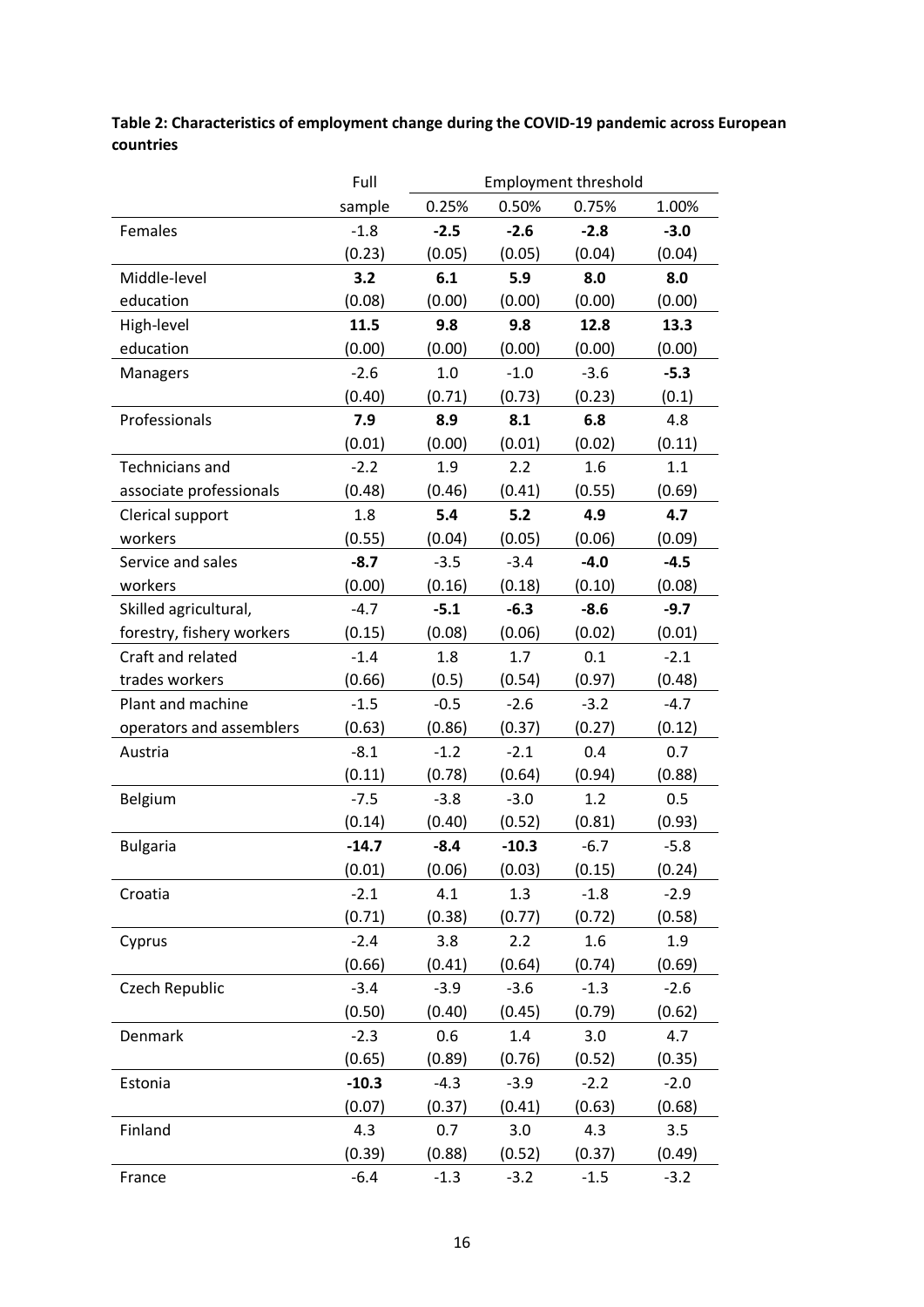|              | (0.20)  | (0.77) | (0.5)  | (0.74) | (0.52) |
|--------------|---------|--------|--------|--------|--------|
| Greece       | $-5.4$  | $-0.3$ | $-0.7$ | 1.4    | 1.6    |
|              | (0.29)  | (0.95) | (0.89) | (0.76) | (0.74) |
| Hungary      | 2.5     | 5.1    | 4.8    | 5.0    | 4.9    |
|              | (0.62)  | (0.27) | (0.32) | (0.29) | (0.32) |
| Ireland      | $-6.5$  | $-0.1$ | 1.1    | 2.2    | 3.9    |
|              | (0.21)  | (0.99) | (0.81) | (0.63) | (0.42) |
| Italy        | $-3.3$  | $-1.3$ | $-1.4$ | 1.0    | 1.4    |
|              | (0.51)  | (0.77) | (0.76) | (0.83) | (0.78) |
| Latvia       | $-10.6$ | $-4.5$ | $-4.1$ | $-3.1$ | $-3.8$ |
|              | (0.06)  | (0.34) | (0.38) | (0.5)  | (0.44) |
| Lithuania    | $-11.4$ | $-4.8$ | $-5.6$ | $-4.5$ | $-2.5$ |
|              | (0.04)  | (0.29) | (0.22) | (0.34) | (0.62) |
| Luxembourg   | 4.8     | 10.7   | 10.9   | 13.1   | 11.1   |
|              | (0.43)  | (0.04) | (0.03) | (0.01) | (0.03) |
| Malta        | 1.6     | 7.4    | 7.7    | 5.8    | 5.0    |
|              | (0.77)  | (0.12) | (0.10) | (0.21) | (0.3)  |
| Netherlands  | $-3.2$  | 2.5    | 2.5    | 5.2    | 5.0    |
|              | (0.52)  | (0.57) | (0.59) | (0.25) | (0.3)  |
| Poland       | 0.1     | $-0.1$ | 0.1    | 2.5    | 3.2    |
|              | (0.99)  | (0.98) | (0.99) | (0.60) | (0.53) |
| Portugal     | $-5.0$  | 2.3    | $-0.3$ | 3.1    | 3.4    |
|              | (0.34)  | (0.6)  | (0.95) | (0.5)  | (0.47) |
| Romania      | $-6.0$  | $-6.0$ | $-6.8$ | $-7.3$ | $-7.5$ |
|              | (0.27)  | (0.20) | (0.16) | (0.13) | (0.14) |
| Slovakia     | $-5.3$  | 0.4    | 0.9    | 4.5    | 5.2    |
|              | (0.37)  | (0.93) | (0.86) | (0.35) | (0.3)  |
| Slovenia     | 4.1     | $-2.8$ | $-2.7$ | $-4.3$ | $-1.5$ |
|              | (0.44)  | (0.54) | (0.56) | (0.36) | (0.76) |
| Spain        | $-7.9$  | $-0.1$ | 0.0    | 1.7    | 1.8    |
|              | (0.11)  | (0.98) | (1.00) | (0.72) | (0.71) |
| Sweden       | $-6.8$  | $-0.3$ | $-2.3$ | $-1.6$ | $-1.1$ |
|              | (0.18)  | (0.95) | (0.62) | (0.74) | (0.82) |
| R-squared    | 0.09    | 0.11   | 0.12   | 0.17   | 0.17   |
| Observations | 1186    | 1052   | 909    | 798    | 700    |

*Source: author's calculations.*

*Note: regression (2) is estimated, dependent variable: percent change of employment from 2019Q2 to 2021Q2 in the particular segment of the European labour market (defined by the country, occupation, education and gender). The p-value of testing the null hypothesis of zero parameter is reported below each parameter estimate. P-values less than 10% are in bold. The benchmark for the estimation is German low-educated elementary male workers.*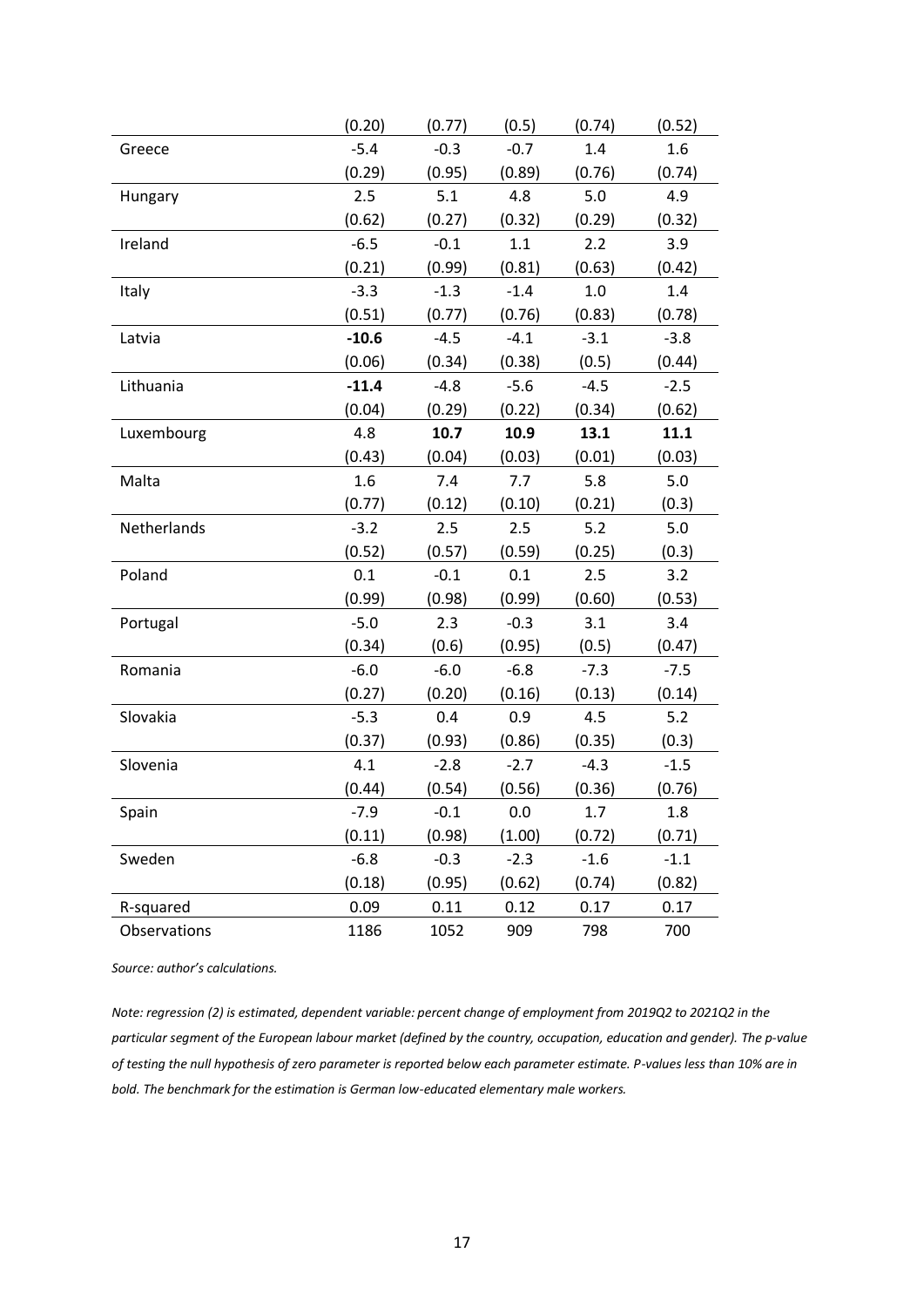### **4. Concluding remarks**

Labour markets have been subject to profound changes due to globalization, technological, demographic and environmental changes, which resulted in, among others, increased income inequality in advanced countries. These effects were magnified by the labour market impacts of the COVID-19 pandemic. However, both long-run trends and pandemic impacts differ widely across the Atlantic and the Pacific, with European countries and Japan sharing similar developments, which are different from developments in the United States.

Income inequality has been on the rise since the 1970s in several advanced countries [\(Figure 6\)](#page-17-0). Yet even though market inequality reached similar levels in some European countries and the United States, disposable income inequality is much lower in Europe. In Japan, market income inequality remains the lowest among the countries considered even after a significant increase since 1980, while disposable income inequality is close to the average of the values in European countries. Thus, market forces led to similar outcomes across the Atlantic and the gap is not large across the Pacific, but national social policies are more effective in reducing income disparities in Europe and Japan than in the United States.



### <span id="page-17-0"></span>**Figure 6: Gini coefficient of income inequality**



Disposable income inequality

*Source: the Standardized World Income Inequality Database of Solt (2020).*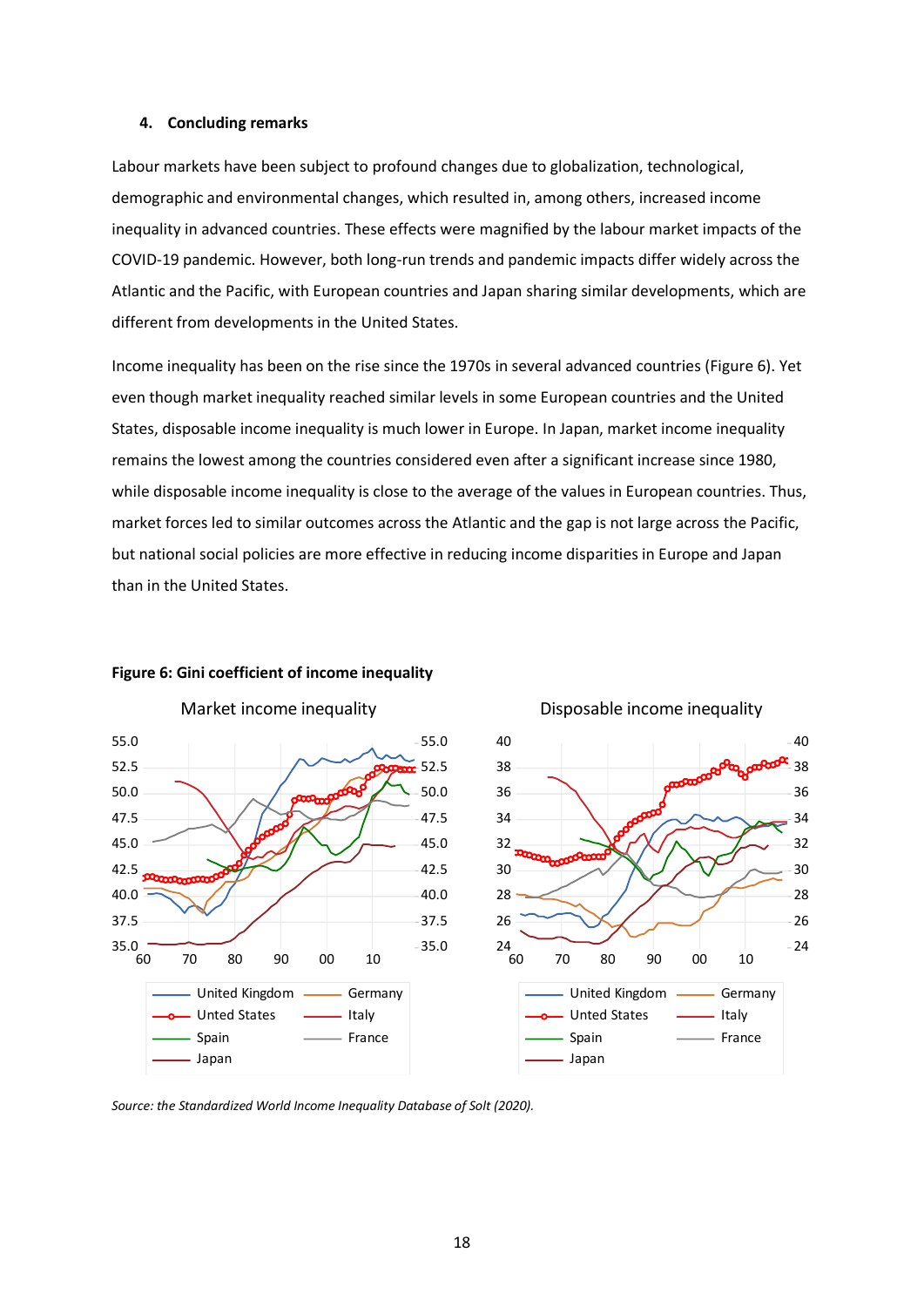*Note: market income inequality measures inequality before taxes and transfers, disposable income inequality measures inequality after taxes and transfers. Countries are ordered according to their market income inequality at the most recent observation.*

More equity in Europe and Japan might come at a cost of less dynamism and resilience. Neither advanced EU countries, nor Japan, were able to close the per capita income gaps to the United States since the 1990s. The US economy is also more resilient: we showed that the US economy has recovered much faster both from the global financial crisis of 2007 (even though the US financial system was the epicentre of that crisis) and the pandemic-induced 2020 recession. Jobs were hit harder in the US after the global financial crisis than in Europe and Japan, yet even the recovery of jobs was faster in the US.

Policy measures adopted in the EU, Japan and the United Kingdom improved labour market outcomes in the pandemic crisis compared to the global financial crisis. The various employment protection measures have dampened the adverse labour market impacts of the pandemic recession, benefitting citizens and businesses alike. Yet we found that even in Europe, despite the wide-ranging employment protection schemes, poorer low-educated workers were hit much harder than richer high-educated workers. Moreover, while aggregate labour market numbers do not suggest a significant gender gap, when we properly control for education, occupation and country effects, we do find a significant gender gap in the pandemic impact, disadvantaging women. This development widens gender inequality and also income inequality, given that on average women have lower wealth and income than men<sup>6</sup>. These findings call for enhanced social policies even in Europe.

### **References**

Almeida, Vanda, Salvador Barrios, Michael Christl, Silvia De Poli, Alberto Tumino and Wouter van der Wielen (2020) 'Households' income and the cushioning effect of fiscal policy measures during the Great Lockdown,' JRC Working Papers 2020-06, [https://ec.europa.eu/jrc/en/publication/eur](https://ec.europa.eu/jrc/en/publication/eur-scientific-and-technical-research-reports/households-income-and-cushioning-effect-fiscal-policy-measures-during-great-lockdown)[scientific-and-technical-research-reports/households-income-and-cushioning-effect-fiscal-policy](https://ec.europa.eu/jrc/en/publication/eur-scientific-and-technical-research-reports/households-income-and-cushioning-effect-fiscal-policy-measures-during-great-lockdown)[measures-during-great-lockdown](https://ec.europa.eu/jrc/en/publication/eur-scientific-and-technical-research-reports/households-income-and-cushioning-effect-fiscal-policy-measures-during-great-lockdown)

<sup>6</sup> See pages 35-38 of Darvas and Midões (2021).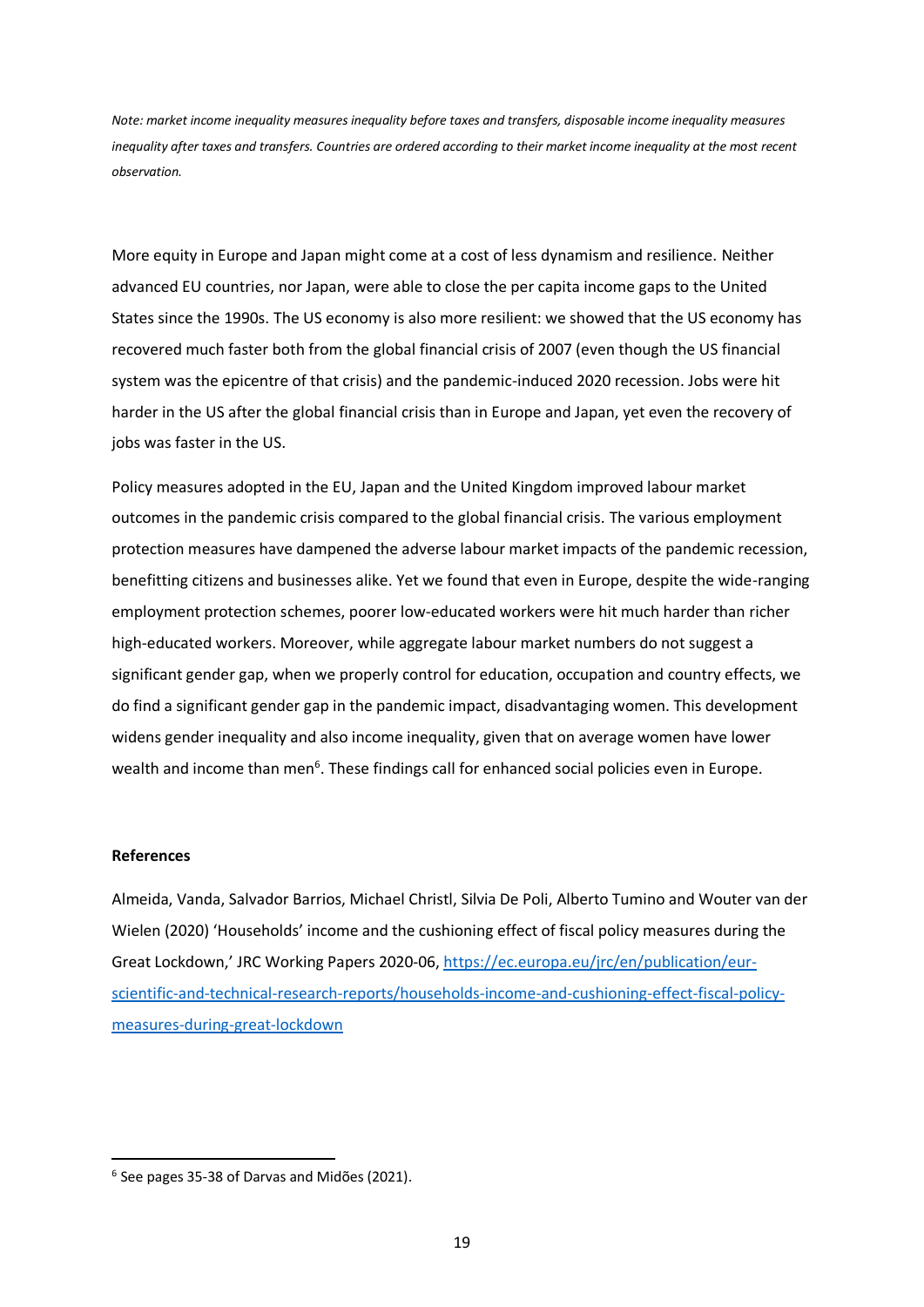Autor, David, David Dorn, Lawrence F. Katz, Christina Patterson and John Van Reenen (2020) 'The Fall of the Labor Share and the Rise of Superstar Firms', Quarterly Journal of Economics, 135 (2): 645-709,<https://doi.org/10.1093/qje/qjaa004>

Brynjolfsson, Erik and Tom Mitchell (2017) 'What can machine learning do? Workforce implications', Science 358(6370): 1530-1534,<https://doi.org/10.1126/science.aap8062>

Cohen-Setton, Jérémie and Jean Pisani-Ferry (2020) 'When more delivers less: Comparing the US and French COVID-19 crisis responses', Policy Brief 20-9, Peterson Institute of International Economics, [https://www.piie.com/publications/policy-briefs/when-more-delivers-less-comparing-us-and](https://www.piie.com/publications/policy-briefs/when-more-delivers-less-comparing-us-and-french-covid-19-crisis-responses)[french-covid-19-crisis-responses](https://www.piie.com/publications/policy-briefs/when-more-delivers-less-comparing-us-and-french-covid-19-crisis-responses)

Darvas, Zsolt (2020) 'COVID-19 has widened the income gap in Europe', Bruegel blog, <https://www.bruegel.org/2020/12/covid-19-has-widened-the-income-gap-in-europe/>

Darvas, Zsolt (2021) 'The unequal inequality impact of the COVID-19 pandemic', Working Paper 06/2021, Bruegel[, https://www.bruegel.org/2021/03/the-unequal-inequality-impact-of-the-covid-](https://www.bruegel.org/2021/03/the-unequal-inequality-impact-of-the-covid-19-pandemic/)[19-pandemic/](https://www.bruegel.org/2021/03/the-unequal-inequality-impact-of-the-covid-19-pandemic/)

Darvas, Zsolt and Catarina Midões (2021) 'Wealth distribution and social mobility', Study prepared for Eurofound, Publications Office of the European Union, Luxembourg, <https://www.bruegel.org/2021/04/wealth-distribution-and-social-mobility/>

Dey, Matthew Harley Frazis, Mark A. Loewenstein and Hugette Sun (2020) 'Ability to work from home: evidence from two surveys and implications for the labor market in the COVID-19 pandemic', Monthly Labor Review, U.S. Bureau of Labor Statistics,<https://doi.org/10.21916/mlr.2020.14>

Eurofound (2021) 'COVID-19: Implications for employment and working life', COVID-19 series, Publications Office of the European Union, Luxembourg,

[https://www.eurofound.europa.eu/publications/report/2021/covid-19-implications-for](https://www.eurofound.europa.eu/publications/report/2021/covid-19-implications-for-employment-and-working-life)[employment-and-working-life](https://www.eurofound.europa.eu/publications/report/2021/covid-19-implications-for-employment-and-working-life)

Gregory, Terry, Anna Salomons and Ulrich Zierahn (2021) 'Racing With or Against the Machine? Evidence on the Role of Trade in Europe', Journal of the European Economic Association, <https://doi.org/10.1093/jeea/jvab040>

IMF (2020) 'Kurzarbeit: Germany's Short-Time Work Benefit', International Monetary Fund, Country Focus, [https://www.imf.org/en/News/Articles/2020/06/11/na061120-kurzarbeit-germanys-short](https://www.imf.org/en/News/Articles/2020/06/11/na061120-kurzarbeit-germanys-short-time-work-benefit)[time-work-benefit](https://www.imf.org/en/News/Articles/2020/06/11/na061120-kurzarbeit-germanys-short-time-work-benefit)